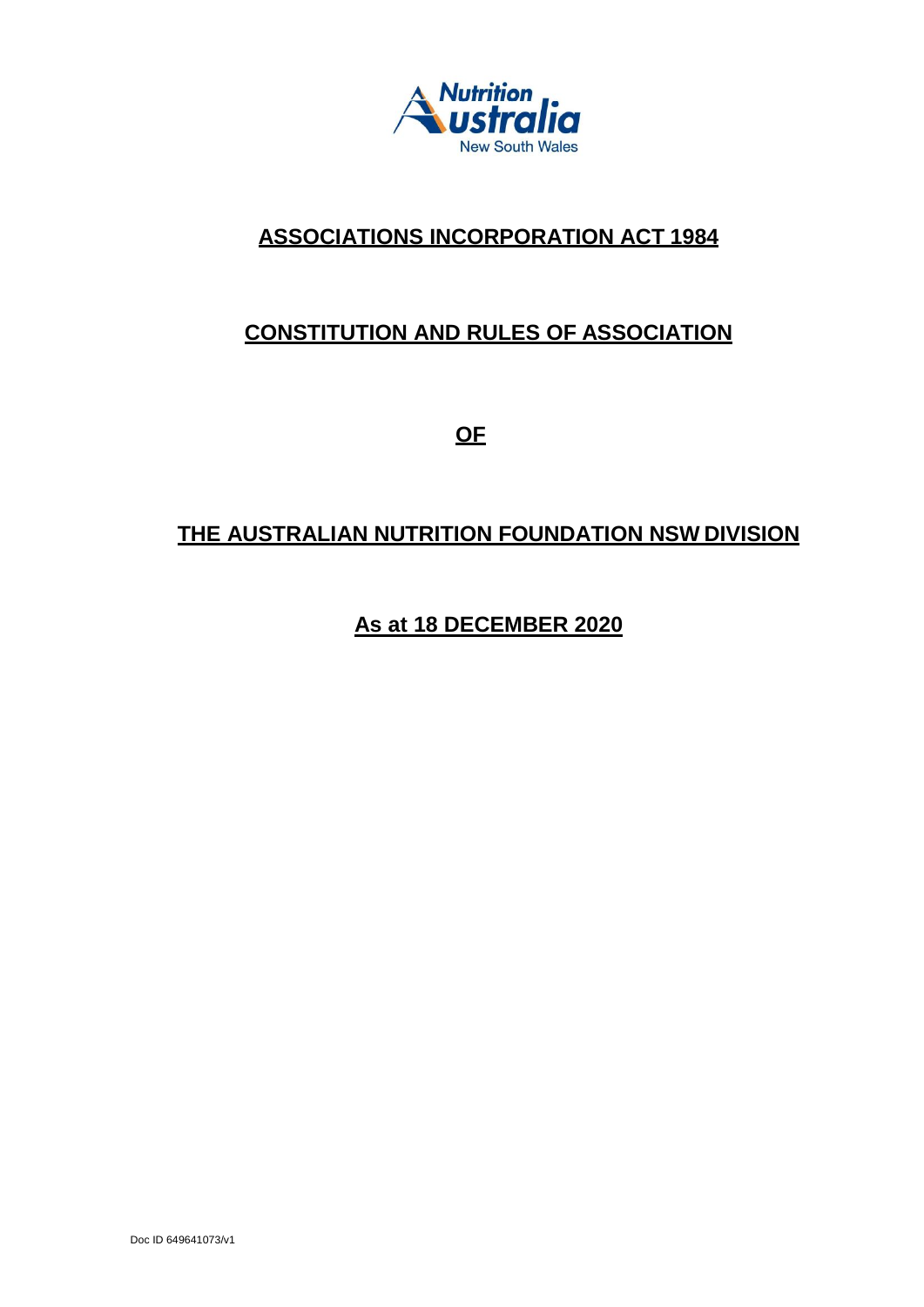# Amended 18 December 2020 changes below

The following amendments to the Constitution are proposed to be passed by special resolutions:

Item 5- The Constitution (10.1) currently provides that ten (10) Members personally present and entitled to vote constitute a quorum, without which business cannot be transacted at a general meeting. This number is considered difficult to meet based on historical attendance at general meetings. It is therefore recommended that the quorum that must be met to transact business at a general meeting be ten (10) Members personally present or by proxy and entitled to vote and, at any adjourned meeting, such number of Members who may be personally present or by proxy and entitled to vote.

ITEM 6 - The Constitution (11.2.1) currently requires that two months (2)' notice of a vacant position must be given to the Members. The notice period is considered difficult to achieve based on historical records of annual general meeting vacancies. It is therefore recommended that the notice period be reduced to one month (1).

ITEM 7 - The Constitution (11.4.1) currently requires each State Committee member to hold office for two years. Two years is considered insufficient time frame for a member of the committee to follow through with any strategy. It is therefore recommended that the appointment be for three (3) years.

# Amended 21 December 2018 changes below

The following amendments to the Constitution:

1. Item 5 – 11.1.1 The Constitution currently contemplates the State Committee including nine (9) persons elected by Members. The size of the State Committee is reduced to seven (7) persons elected by Members.

2. Item 6 – 10.1 The Constitution currently provides that fifteen (15) Members personally present and entitled to vote constitute a quorum, without which business cannot be transacted at a general meeting. The quorum that must be met to transact business at a general meeting be reduced to ten (10) Members personally present and entitled to vote.

3. Item 7 – 10.13 The Constitution currently requires instruments appointing a proxy to be deposited with the Secretary not less than three (3) hours before the time for holding a meeting or an adjourned meeting or not less than three (3) hours before the time appointed for the taking of a poll, with proxies that do not comply with this timeframe not to be treated as valid. This timeframe is considered too small for the purpose of preparing for votes at general meetings.

The timeframes referred to in this rule be extended so that instruments appointing a proxy must be deposited with the Secretary not less than six (6) hours before the time for holding a meeting or an adjourned meeting or the time appointed for the taking of a poll.

Amended 21 December 2017 Reduction of State Committee 15 to 9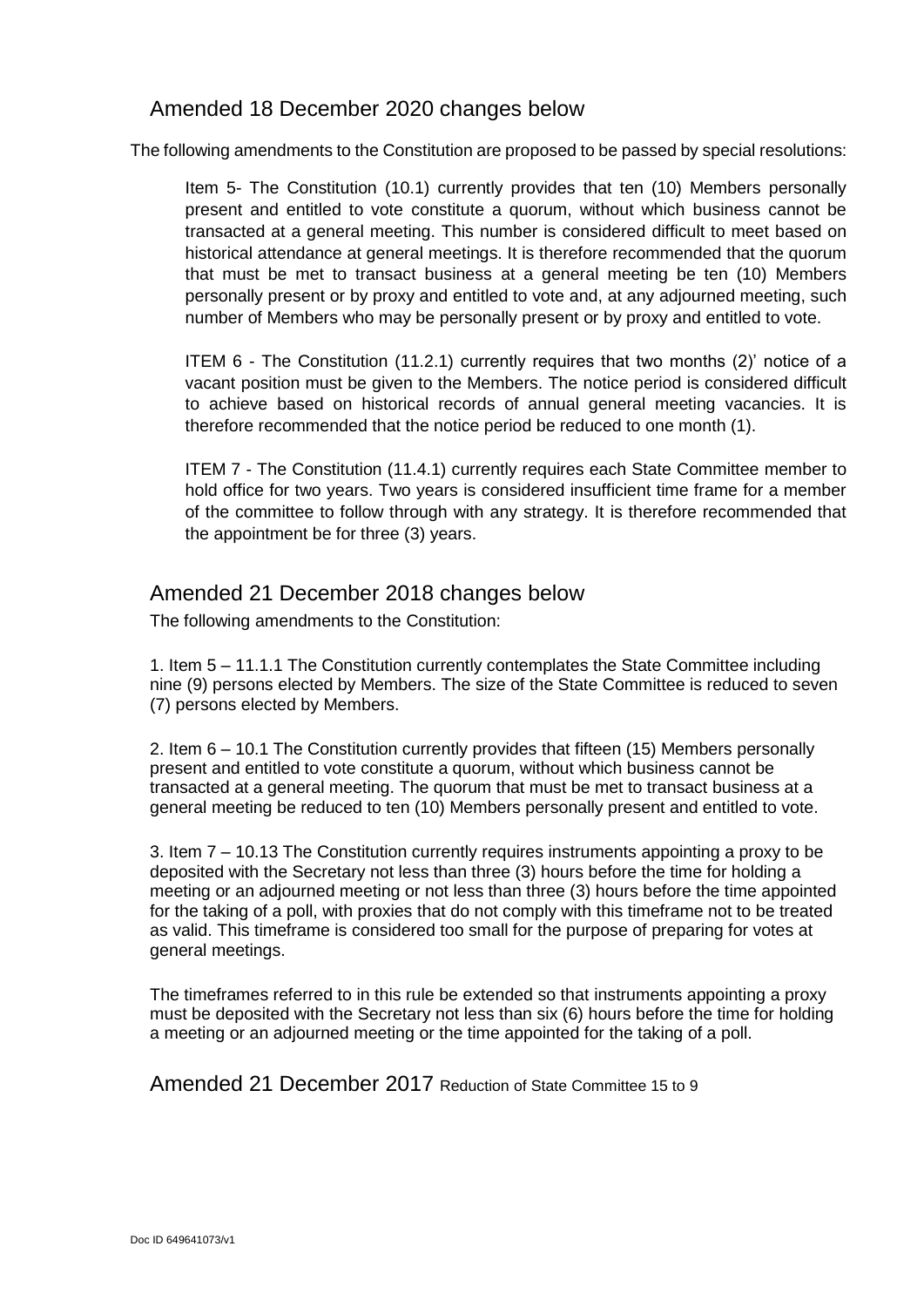# **1. NAME**

# **2. OBJECTS**

- 2.1 GENERAL OBJECTIVES
- 2.2 SPECIFIC OBJECTIVES

# **3. POWERS**

3.1 SPECIFIC POWERS

# **4. INCOME AND PROPERTY**

- 4.1 SOURCE OF FUNDS
- 4.2 USE OF FUNDS
- 4.3 MANAGEMENT AND BANKING OF FUNDS

# **5. MEMBERS**

- 5.1 MEMBERSHIP QUALIFICATIONS
- 5.2 LIABILITY OF MEMBERS
- 5.3 REGISTRATION OF MEMBERS

# **6. REGIONAL BRANCHES**

- 6.1 ESTABLISHMENT OF REGIONAL BRANCHES
- 6.2 MEMBERSHIP OF REGIONAL BRANCHES
- 6.3 POWERS AND RULES OF REGIONAL BRANCHES
- 6.4 IMPLEMENTATION OF FOUNDATION POLICY BY REGIONAL BRANCHES

# **7. CESSATION OF MEMBERSHIP**

- 7.1 CESSATION OF MEMBERSHIP OF AUSTRALIAN NUTRITION FOUNDATION INC.
- 7.2 RESIGNATION
- 7.3 DISCIPLINING OF MEMBERS
- 7.4 FAILURE TO PAY ANNUAL FEES

# **8. GENERAL MEETINGS**

- 8.1 ANNUAL GENERAL MEETING
- 8.2 TIME FOR HOLDING ANNUAL GENERAL MEETING
- 8.3 EXTRAORDINARY GENERAL MEETING
- 8.4 NOTICE OF ANNUAL GENERAL MEETING
- 8.5 BUSINESS OF ANNUAL GENERAL MEETING
- 8.6 ADDITIONAL A BUSINESS OF ANNUAL GENERAL MEETING

# **9. NOTICE OF GENERAL MEETINGS**

# **10. PROCEDURE AT GENERAL MEETING**

- 10.1 QUORUM
- 10.2 CHAIRPERSON
- 10.3 ADJOURNMENT
- 10.4 VOTING
- 10.5 EVIDENCE OF RESOLUTIONS
- 10.6 WITHDRAWAL OF DEMAND FOR POLL
- 10.7 POLL
- 10.8 CASTING VOTE OF CHAIRPERSON
- 10.9 CASTING OF VOTES
- 10.10UN FINANCIAL MEMBERS NOT ENTITLED TO VOTE
- 10.11OBJECTION TO ENTITLEMENT OF MEMBER TO VOTE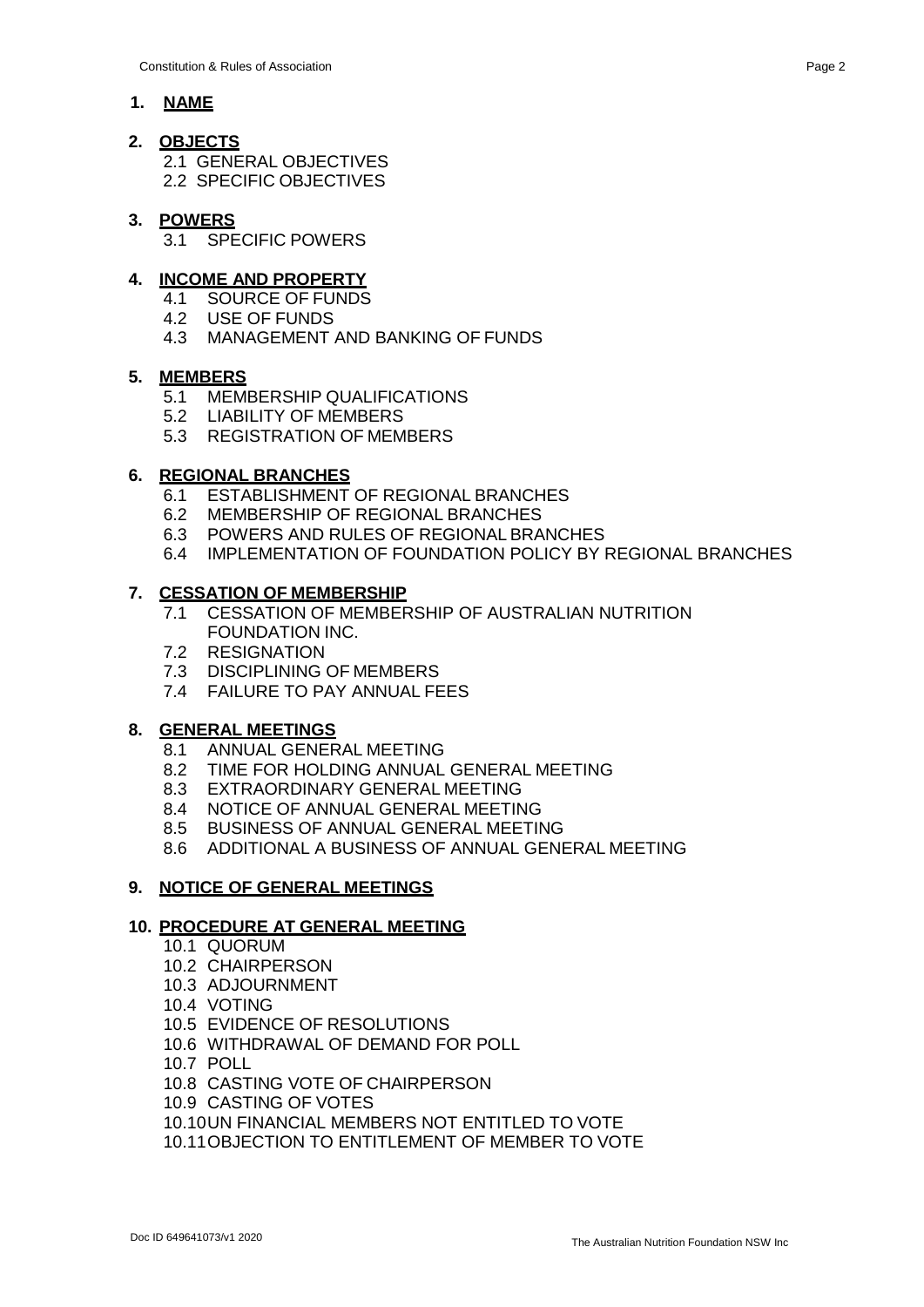- 10.13LODGEMENT OF PROXIES
- 10.14VALIDITY OF PROXIES

# **11. THE STATE COMMITTEE**

- 11.1 MEMBERSHIP OF STATE COMMITTEE
- 11.2 ELECTION OF MEMBERS OF THE STATE COMMITTEE
- 11.3 MEMBERS OF STATE COMMITTEE APPOINTED BY STATE COMMITTEE
- 11.4 TENURE OF MEMBERS OF STATE COMMITTEE
- 11.5 STATE COMMITTEE REPRESENTATION ON THE BOARD OF THE AUSTRALIAN NUTRITION FOUNDATION INC.

# **12. CHAIRPERSON AND SECRETARY AND TREASURER**

- 12.1 CHAIRPERSON
- 12.2 ACTING CHAIRPERSON
- 12.3 ELECTION OF CHAIRPERSON
- 12.4 SECRETARY & TREASURER

# **13. POWERS AND DUTIES OF STATE COMMITTEE**

- 13.1 MANAGEMENT POWERS OF STATE COMMITTEE
- 13.2 ENGAGEMENT OF EMPLOYEES
- 13.3 MINUTES
- 13.4 SIGNATURE OF MINUTES
- 13.5 SUBCOMMITTEES
- 13.6 DELEGATION OF POWERS TO CHAIRPERSON

# **14. PROCEEDINGS OF THE STATE COMMITTEE**

- 14.1 TIME AND PLACE OF MEETINGS
- 14.2 VOTING AT MEETINGS
- 14.3 QUORUM
- 14.4 DEEMED RESOLUTIONS
- 14.5 NOTICE OF MEETINGS
- 14.6 PROXIES

# **15. RECEIPTS AND EXPENDITURE**

- 15.1 ACCOUNTS TO BE KEPT
- 15.2 SECRETARY'S RESPONSIBILITY
- 15.3 TREASURER'S RESPONSIBILITY
- 15.4 PLACE FOR KEEPING RECORDS, BOOKS AND DOCUMENTS
- 15.5 INSPECTION OF RECORDS, BOOKS AND DOCUMENTS

# **16. AUDITOR**

- 16.1 APPOINTMENT OF AUDITOR
- 16.2 QUALIFICATION OF AUDITOR
- 16.3 TERM OF APPOINTMENT
- 16.4 APPOINTMENT OF AUDITOR
- 16.5 REPLACEMENT OF AUDITOR

# **17. AUDIT OF ACCOUNTS**

- 17.1 ANNUAL AUDIT
- 17.2 CERTIFICATE OF AUDITOR
- 17.3 REPORT OF AUDITOR
- 17.4 RIGHT BOF ACCESS OF AUDITOR

#### **18. ANNUAL SUBSCRIPTION**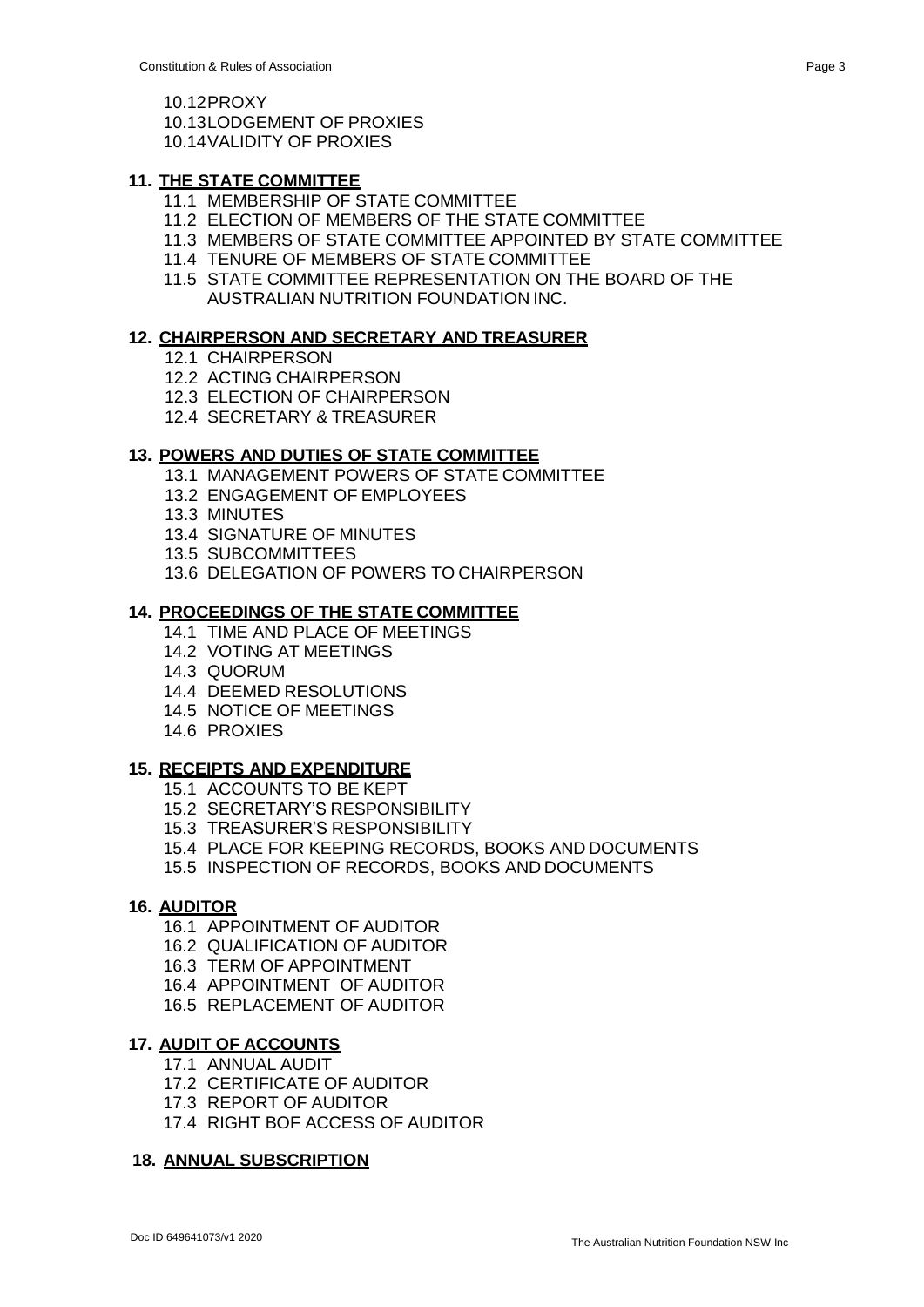# **19. ALTERATION OF RULES AND OBJECTS**

19.1 VOTING ON ALTERATIONS AND OBJECTS 19.2 NOTICE OF PROPOSED ALTERATIONS

# **20. PUBLIC OFFICER**

- 20.1 APPOINTMENT OF PUBLIC OFFICER 20.2 REPLACEMENT OF PUBLIC OFFICER
- 20.3 DUTIES OF PUBLIC OFFICER

# **21. SEAL OF THE FOUNDATION**

- 21.1 FORM OF SEAL
- 21.2 USE OF SEAL
- 21.3 CUSTODY OF SEAL

# **22. RESOLUTION OF INTERNAL DISPUTES**

- **23. INDEMNITY**
- **24. BY-LAWS**
- **25. FINANCIAL YEAR**
- **26. WINDING UP**
- **27. DEFINITIONS**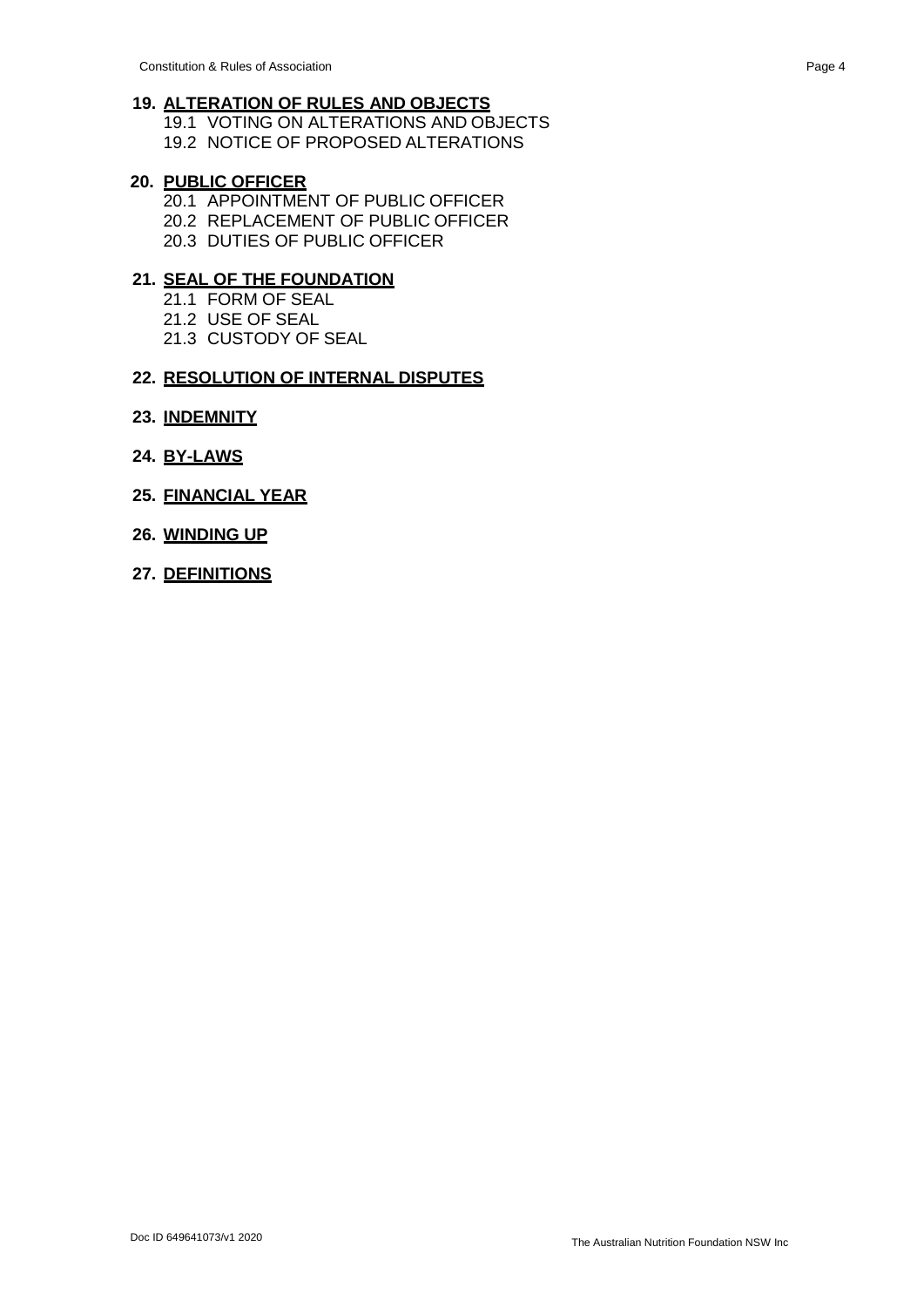# **1. NAME**

The name of the association is "The Australian Nutrition Foundation NSW Division Incorporated" ("the Association").

# **2. OBJECTS**

# 2.1 GENERAL OBJECTIVES

The objects of the Association are to be an independent and authoritative body that aims to promote the health and well-being of the Australian people by encouraging them to make informed food choices. This goal will be achieved by basing activities on scientific principles and knowledge related to human nutrition and dietetics, food science and technology.

#### 2.2 SPECIFIC OBJECTIVES

Without limiting clause 2.1 of these Rules, the objects of the Association shall also include:-

- 2.2.1 To advance the science of nutrition and its application with special reference to
- 2.2.1.1 the current nutritional status of the Australian people;
- 2.2.1.2 changes in food habits in relation to health and well-being;
- 2.2.1.3 changes in foods brought about by developments in technology in agriculture and industry;
- 2.2.1.4 the effects of information and education programs and the media.

To acquire and disseminate knowledge of nutritional science and the means of communicating nutritional knowledge to the community.

- 2.2.2 To increase awareness in the community of principles of human nutrition and dietetics.
- 2.2.3 To encourage the application of these principles by groups and individuals such as –
- 2.2.3.1 medical practitioners, health professionals and health services;
- 2.2.3.2 educators and educational authorities;
- 2.2.3.3 the food industry;
- 2.2.3.4 persons responsible for food services outside the home; the media;
- 2.2.3.5 consumer groups, families and individuals.
- 2.2.4 To encourage innovation in the dissemination of nutritional knowledge.

# **3. POWERS**

#### 3.1 SPECIFIC POWERS

For the purpose of carrying into effect the forgoing objects the Association may:

- 3.1.1 Make announcements.
- 3.1.2 Produce and issue publications to members of the Association and the public.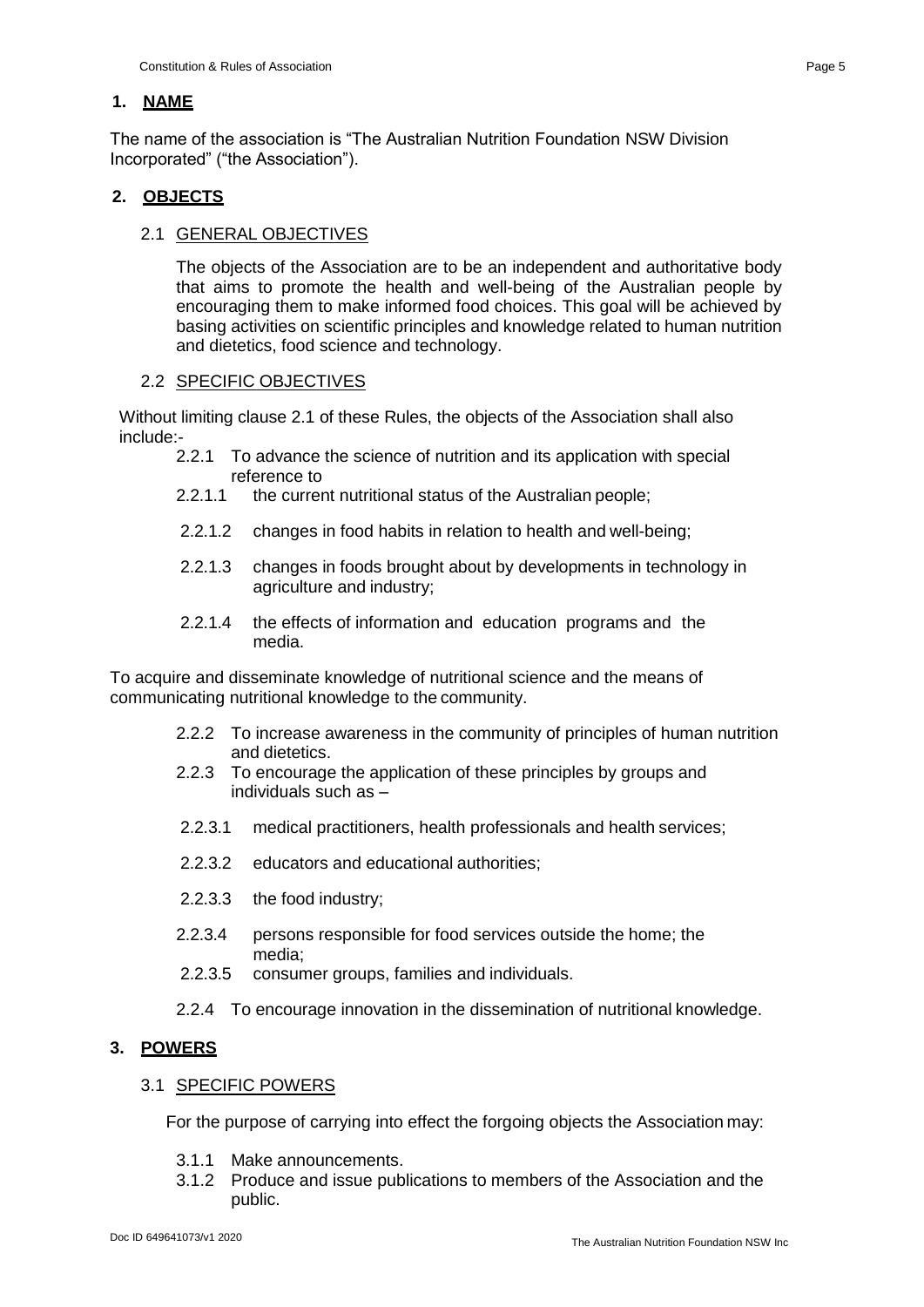#### Constitution & Rules of Association Page 6

- 3.1.3 Make representations to federal, state and local governments and agencies of such governments.
- 3.1.4 Co-operate with any other association, company or body having objects in whole or in part similar to the object of the Association.
- 3.1.5 Encourage, arrange for, promote, establish and support facilities for providing advice on nutritional matters to members or sections of the Australian public.
- 3.1.6 Advise and co-operate with research workers and institutions on matters relevant to nutrition.
- 3.1.7 Sponsor research and investigations into matters related to nutrition including the science of nutrition and the communication of nutrition information.
- 3.1.8 Accept moneys by way of grants, gifts, bequests or otherwise, for any one or more of the objects or purposes of the Association.
- 3.1.9 Invest any moneys so obtained.
- 3.1.10 Receive, obtain and hold lands, money, securities and other real or personal property.
- 3.1.11 Execute any special trusts in connection with moneys or property received, obtained or held by the Association.
- 3.1.12 Apply the capital and income of the funds and the property of the Association, or any part thereof, subject to such trusts (if any), for or towards the foregoing objects.
- 3.1.13 Borrow and lend money and guarantee loans in such manner as the State Committee may think fit.
- 3.1.14 Purchase or otherwise acquire and undertake all or any of the property, assets, liabilities and engagements of any other association or company having objects altogether or in part similar to the Association.
- 3.1.15 Insure against all risks, liabilities and eventualities as may seem advisable and apply the proceeds of any claim under any insurance in such manner for such purpose as shall be thought fit.
- 3.1.16 Employ such officers and servants as the State Committee may deem necessary and pay such sums to such officers whether by way of remuneration or bonus as the State Committee may deem reasonable and proper.
- 3.1.17 Grant pensions, allowances and gratuities to employees or former employees of the Association or to dependents of such persons and to provide a benevolent or similar fund for such purposes in such form and in such amounts as the Association in general meeting may determine.
- 3.1.18 Do all such other lawful things as are incidental or conducive to the attainment of these objects.
- 3.1.19 Carry out any one or more of the foregoing objects independently or exclusively of the remainder of such objects.
- 3.1.20 Carry out any or all of the objects of the Association in any part of the state of New South Wales or elsewhere.

# **4. INCOME AND PROPERTY**

# 4.1 SOURCE OF FUNDS

The funds of the Association shall be derived from fees, from grants and donations to the Association, and from such other sources and activities as the State Committee may determine.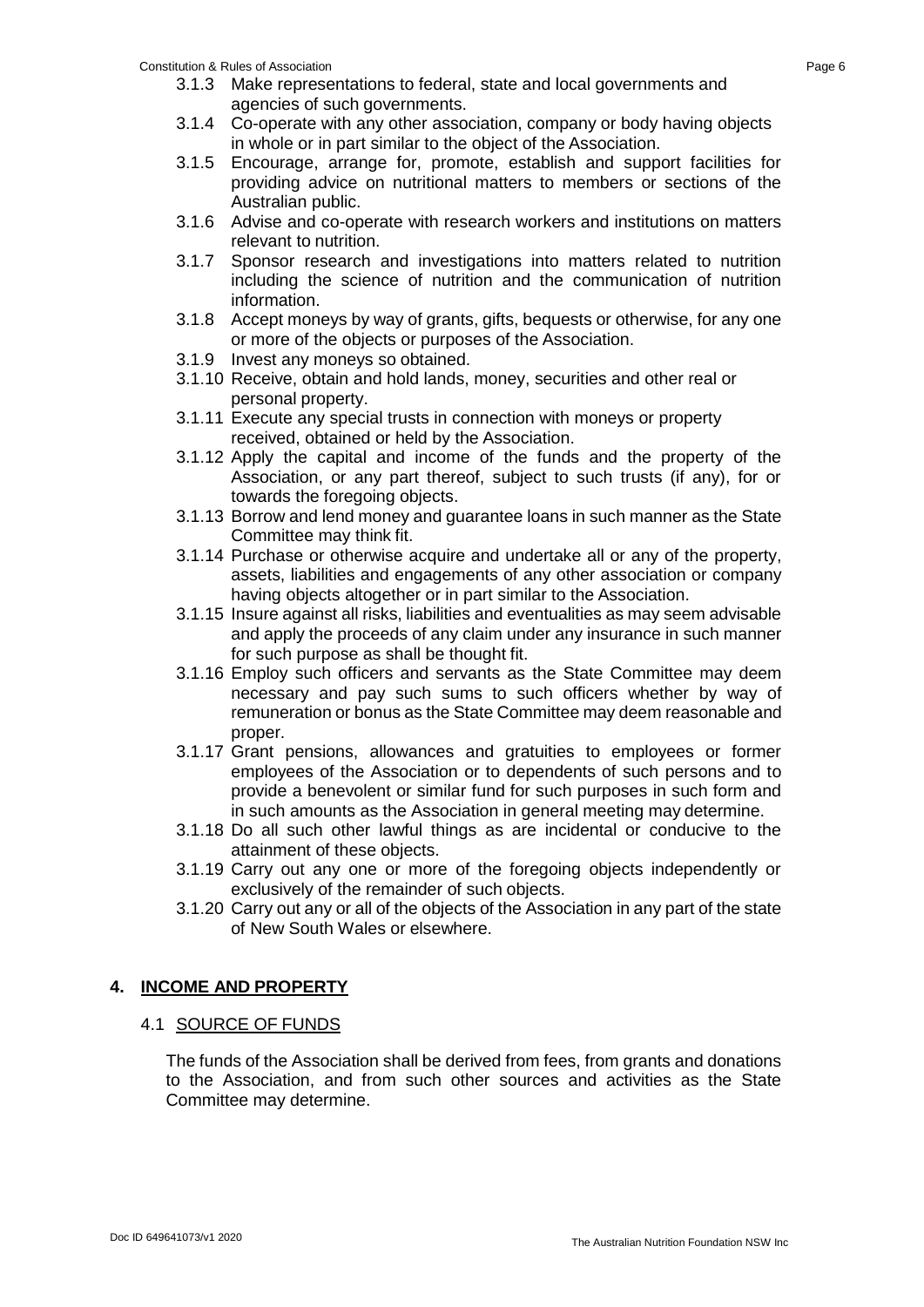The income and property of the Association wheresoever derived shall be applied solely towards the promotion of the objects of the Association as set forth in this Constitution and these Rules and no portion thereof shall be paid or transferred directly or indirectly by way of dividend, bonus, or otherwise howsoever by way of profit to members of the Association PROVIDED THAT nothing herein contained shall prevent the payment in good faith of reasonable and proper remuneration to any officers or employees of the Association or to any members of the Association in return for any services actually rendered to the Association or for goods supplied in the ordinary way of business, nor prevent the payment of interest at a rate not exceeding the rate for the time being fixed by the Rules on money borrowed from any member of the Association or reasonable and proper rent for premises demised or let by any member of the Association.

# 4.3 MANAGEMENT AND BANKING OF FUNDS

The funds of the Association shall be managed by the Treasurer in accordance with directions of the State Committee. Cheques of the Association shall be drawn and signed by such persons as the State Committee shall determine. All money received by the Association shall be deposited as soon as practicable and without deduction to the credit of the Association's bank account.

# **5. MEMBERS**

# 5.1 MEMBERSHIP QUALIFICATIONS

any corporation or person (whether in his or her own capacity or as duly appointed representative of any organization) who fulfils the requirements and is admitted as an ordinary member of the Australian Nutrition Foundation Inc. and lives in the state of New South Wales shall be deemed to be an ordinary member of the Association unless he or she indicates in writing to the secretary that he or she does not wish to be a member of the Association.

# 5.2 LIABILITY OF MEMBERS

The liability of a member to contribute toward the payment of the debts and liabilities of the Association or the costs, charges or expenses of the winding up of the Association is limited to the amount, if any, unpaid by the member in respect of the annual fees referred to above.

# 5.3 REGISTRATION OF MEMBERS

- 5.3.1 The public officer of the Association shall establish and maintain a register of members of the Association specifying the name and address of each person who is a member of the Association together with the date on which the person became a member.
- 5.3.2 The register of members shall be kept at the principal place of administration of the Association and shall be open for inspection, free of charge, by any member of the Association at any reasonable hour.

# **6. REGIONAL BRANCHES**

# 6.1 ESTABLISHMENT OF REGIONAL BRANCHES

The State Committee may establish such Regional Branches as it may deem necessary and subject to this clause, may define the objects, powers, functions and duties thereof.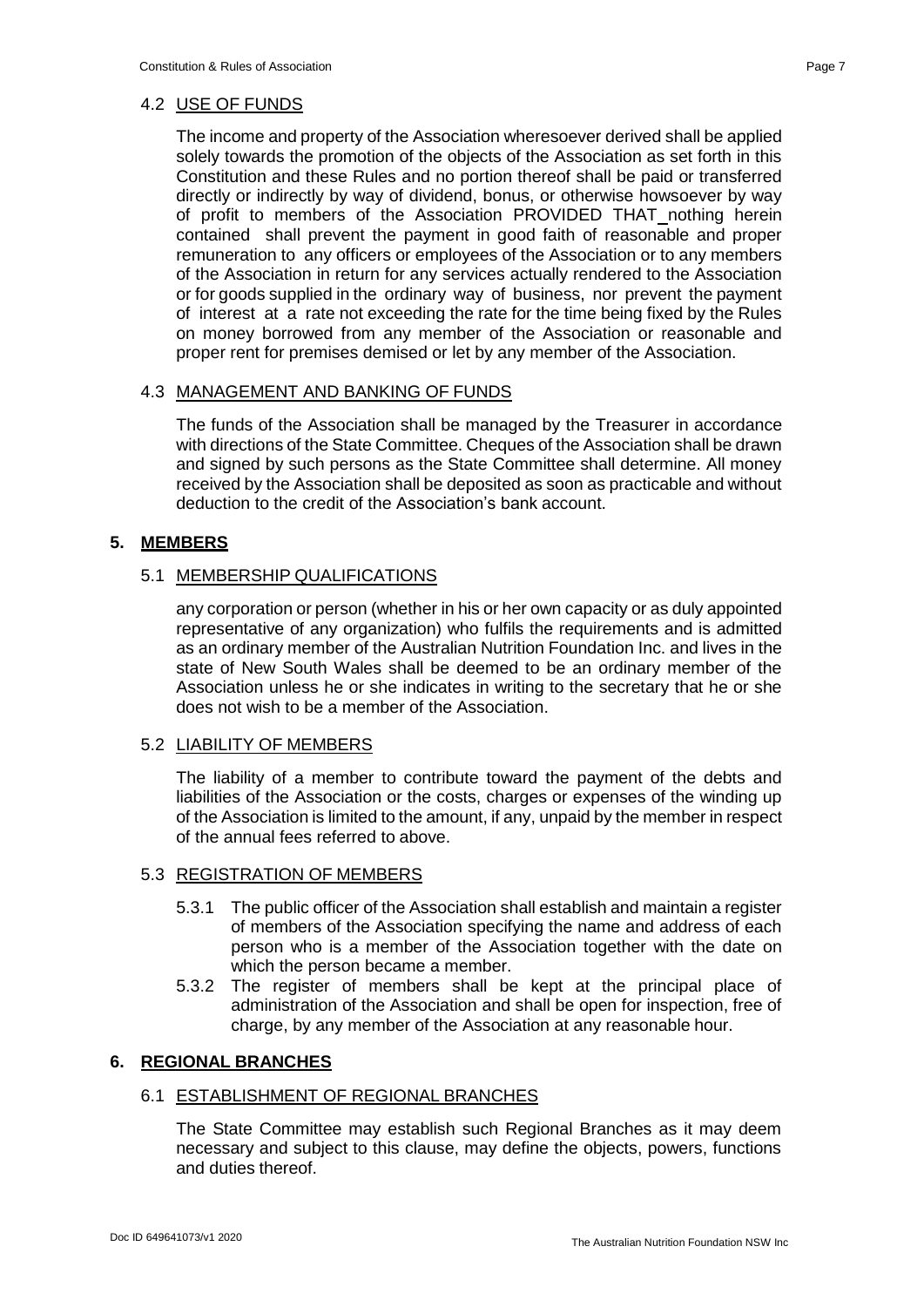#### 6.2 MEMBERSHIP OF REGIONAL BRANCHES

The members of each Regional Branch shall be the members of the Association ordinarily resident in such region who wish to join such Regional Branch.

#### 6.3 POWERS AND RULES OF REGIONAL BRANCHES

The objects, powers, functions and duties of a Regional Branch shall not be inconsistent with the policy laid down by the State Committee from time to time.

# 6.4 IMPLEMENTATION OF FOUNDATION POLICY BY REGIONAL BRANCHES

The policy of the Association as determined by the State Committee from time to time shall be implemented by Regional Branches.

# **7. CESSATION OF MEMBERSHIP**

# 7.1 CESSATION OF MEMBERSHIP OF AUSTRALIAN NUTRITION FOUNDATION INC.

In the event that an ordinary member shall cease to be a member of the Australian Nutrition Foundation Inc. for any reason, he or she shall be deemed to have ceased to be a member of the Association.

# 7.2 RESIGNATION

An ordinary member may, at any time, resign from the Association by sending to the Secretary a written notice of resignation.

#### 7.3 DISCIPLINING OF MEMBERS

The State Committee or the Council of the Australian Nutrition Foundation Inc. may by resolution expel from the Association any ordinary member who shall refuse or neglect to comply with the provisions of these Rules or resolutions of the Association **PROVIDED THAT** at least thirty days before the relevant meeting of the State Committee or the Australian Nutrition Foundation Inc. Council at which such resolution for expulsion is moved, such member shall have had notice thereof and of the intended resolution of expulsion and shall have had an opportunity of attending such meeting or of giving any explanation or defence as the member may desire, either orally or in writing.

# 7.4 FAILURE TO PAY ANNUAL FEES

a member shall cease to be a member of the Association if he or she fails to pay the annual fees referred to in clause 18, as the case may be, within three months of their respective due dates.

# **8. GENERAL MEETINGS**

#### 8.1 ANNUAL GENERAL MEETING

The Association shall, in each year, hold an Annual General Meeting.

#### 8.2 TIME FOR HOLDING ANNUAL GENERAL MEETING

The Annual General Meeting shall be held on such day (being not later than 6 months after the close of the financial year of the Association), and at such place and at such time as the State Committee may determine.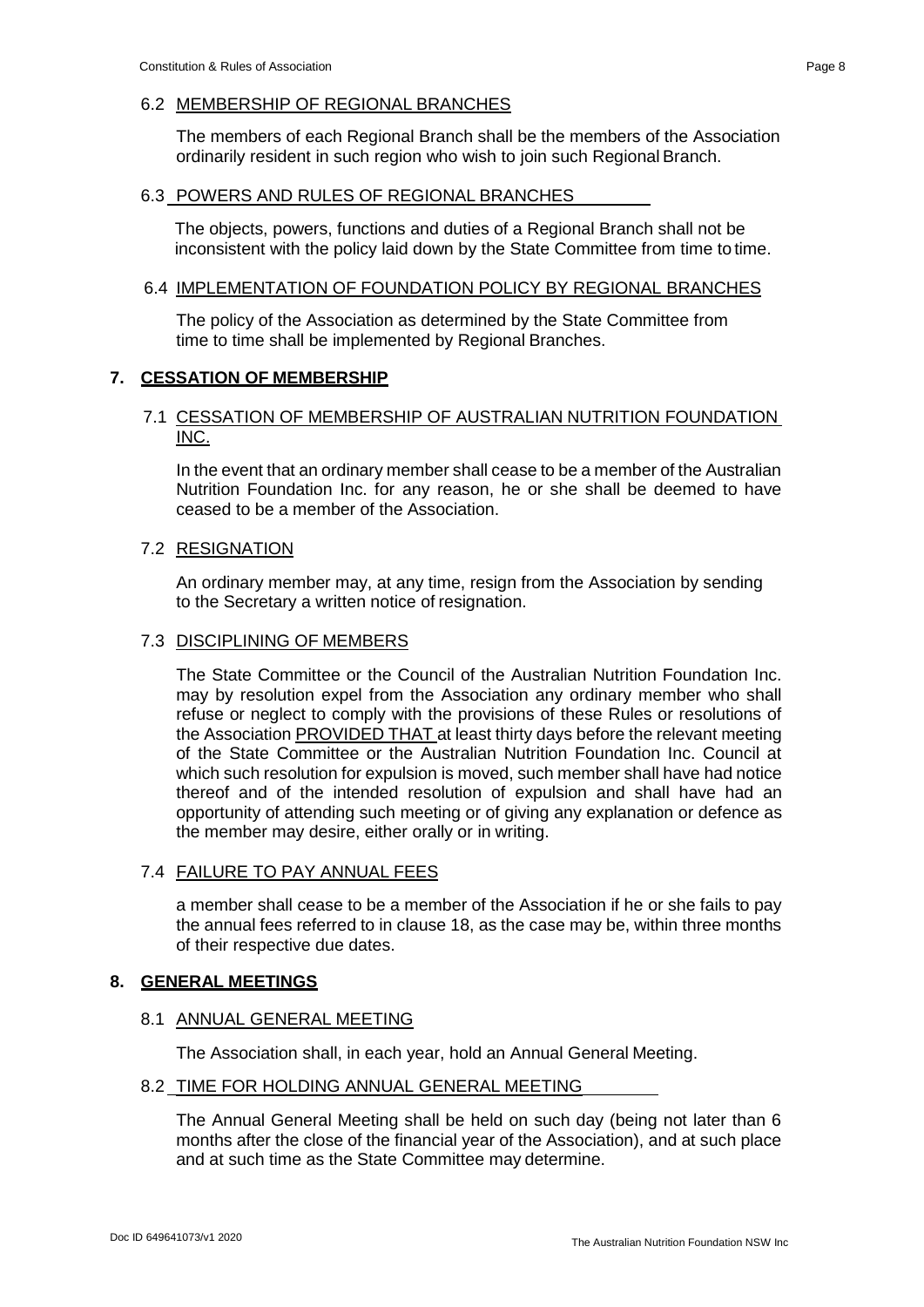The State Committee may, whenever it thinks fit, convene an extraordinary general meeting. The Annual General Meeting shall be in addition to any other general meetings that may be held in the same year.

# 8.4 NOTICE OF ANNUAL GENERAL MEETING

The Annual General Meeting shall be specified as such in the notice convening it.

# 8.5 BUSINESS OF ANNUAL GENERAL MEETING

The ordinary business of the Annual General Meeting shall be to:

- 8.5.1 confirm the minutes of the last preceding Annual General Meeting and of any general meeting held since that meeting;
- 8.5.2 receive from the State Committee, Auditor and employees of the Association, reports upon the activities and transactions of the Association during the last preceding financial year;
- 8.5.3 receive and consider the statement which is required to be submitted to members pursuant to Section 26)6) of the Act.
- 8.5.4 appoint the Auditor.
- 8.5.5 to elect members to any vacant positions on the State Committee, or the chairperson.

# 8.6 ADDITIONAL BUSINESS OF ANNUAL GENERAL MEETING

The Annual General Meeting may transact special business of which notice is given in accordance with this Constitution and these Rules.

# **9. NOTICE OF GENERAL MEETINGS**

The Secretary of the Association shall, at least fourteen days before the date fixed for holding a general meeting of the Association, cause all member to be notified of the place, day and time for the holding of the meeting and of the nature of the business to be transacted thereat.

# **10. PROCEDURE AT GENERAL MEETINGS**

# 10.1QUORUM

No business shall be transacted at any general meeting unless a quorum of members is present at the time when the meeting proceeds to business. that the quorum that must be met to transact business at a general meeting be ten (10) Members personally present or by proxy and entitled to vote and, at any adjourned meeting, such number of Members who may be personally present or by proxy and entitled to vote.

If, within half an hour from the time appointed for the meeting a quorum is not present, the meeting shall stand adjourned to the following day at the same time and place or to such other day and at such other time and place as the State Committee may determine. If, at the adjourned meeting, a quorum is not present within half an hour from the time appointed for the meeting, the members present shall constitute a quorum.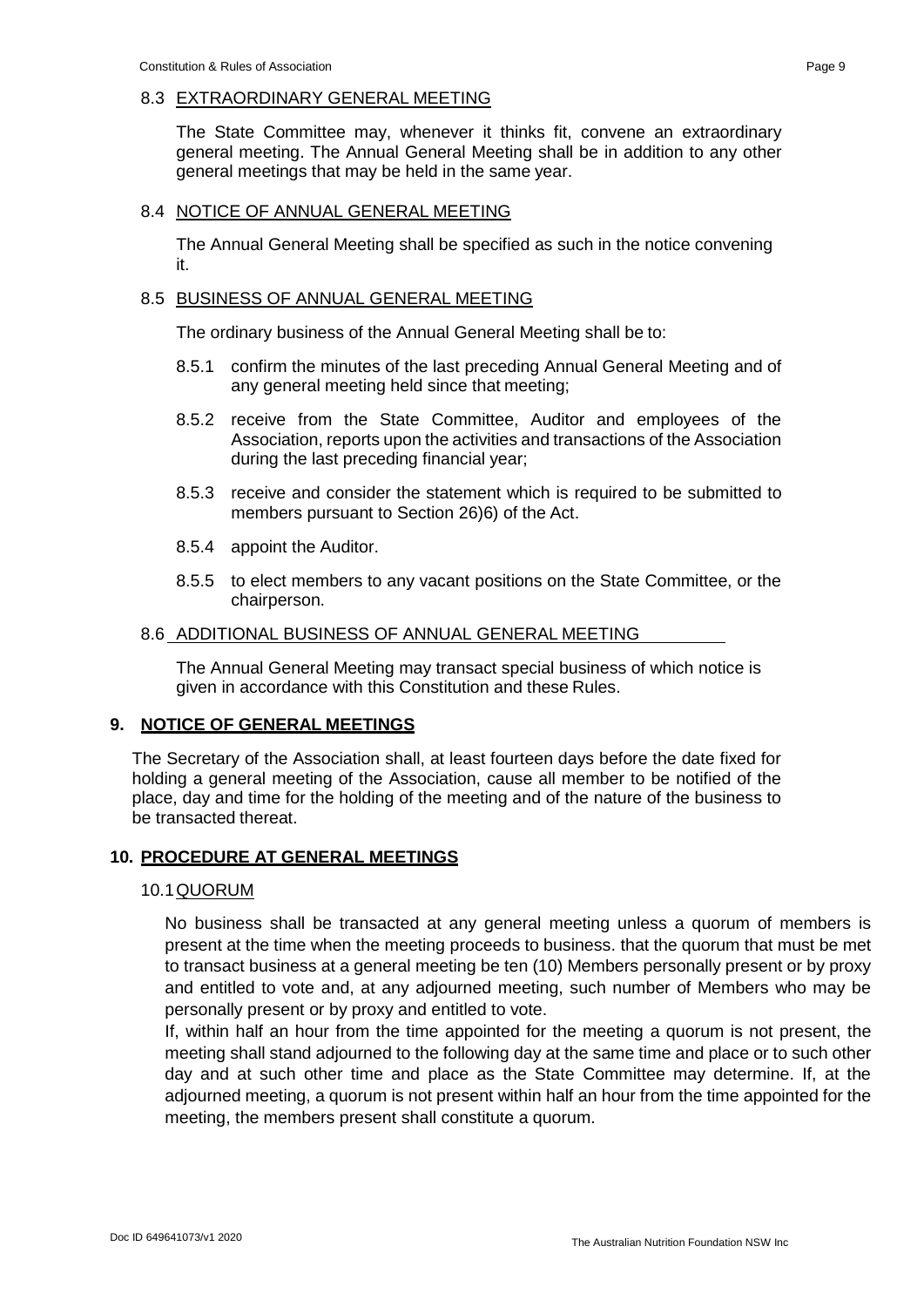The Chairperson shall preside as Chairperson at every general meeting or if he or she is not present or if there is no Chairperson, or if he or she is not present within fifteen minutes after the time appointed or the holding of the meeting, or is unwilling to act, the person who is holding office as the Immediate Past Chairperson shall preside as Chairperson. In the event of there being no Immediate Past Chairperson or if no such person is present within fifteen minutes after the time appointed for the holding of the meeting, or such a person is unwilling to act, the members present shall elect one of their number to be Chairperson of the meeting.

# 10.3ADJOURNMENT

The Chairperson may, with the consent of any meeting at which a quorum is present, and shall, if so directed by the meeting, adjourn the meeting from time to time and from place to place, but no business shall be transacted at any adjourned meeting from other than the business left unfinished at the meeting from which the adjournment took place. When a meeting is adjourned for sixty days or more, notice of the adjourned meeting shall be given as in the case of an original meeting.

# 10.4VOTING

At any general meeting a resolution put to the vote of the meeting shall be decided on a show of hands unless a poll is (before or on the declaration of the result of the show of hands) demanded either by the Chairperson or by at least three members present in person.

# 10.5EVIDENCE OF RESOLUTIONS

unless a poll is so demanded, a declaration by the Chairperson that a resolution has on a show of hands been carried or carried unanimously, or by a particular majority, or lost, an entry to that effect in the book containing the minutes of proceedings of the Association shall be conclusive evidence of the fact without particulars of the number or proportion of the votes recorded in favour of or against the resolution

#### 10.6WITHDRAWAL OF DEMAND FOR POLL

The demand for a poll may be withdrawn.

#### 10.7POLL

If a poll is duly demanded, it shall be taken in such manner and either at once or after an interval or adjournment or otherwise as the Chairperson directs, and the result of the poll shall be the resolution of the meeting at which the poll was demanded, but a poll demanded on a question of adjournment shall be taken forthwith.

#### 10.8CASTING VOTE OF CHAIRPERSON

in the case of an equality of votes whether on a show of hands or on a poll, the Chairperson of the meeting at which the poll is demanded shall be entitled to a second or casting vote.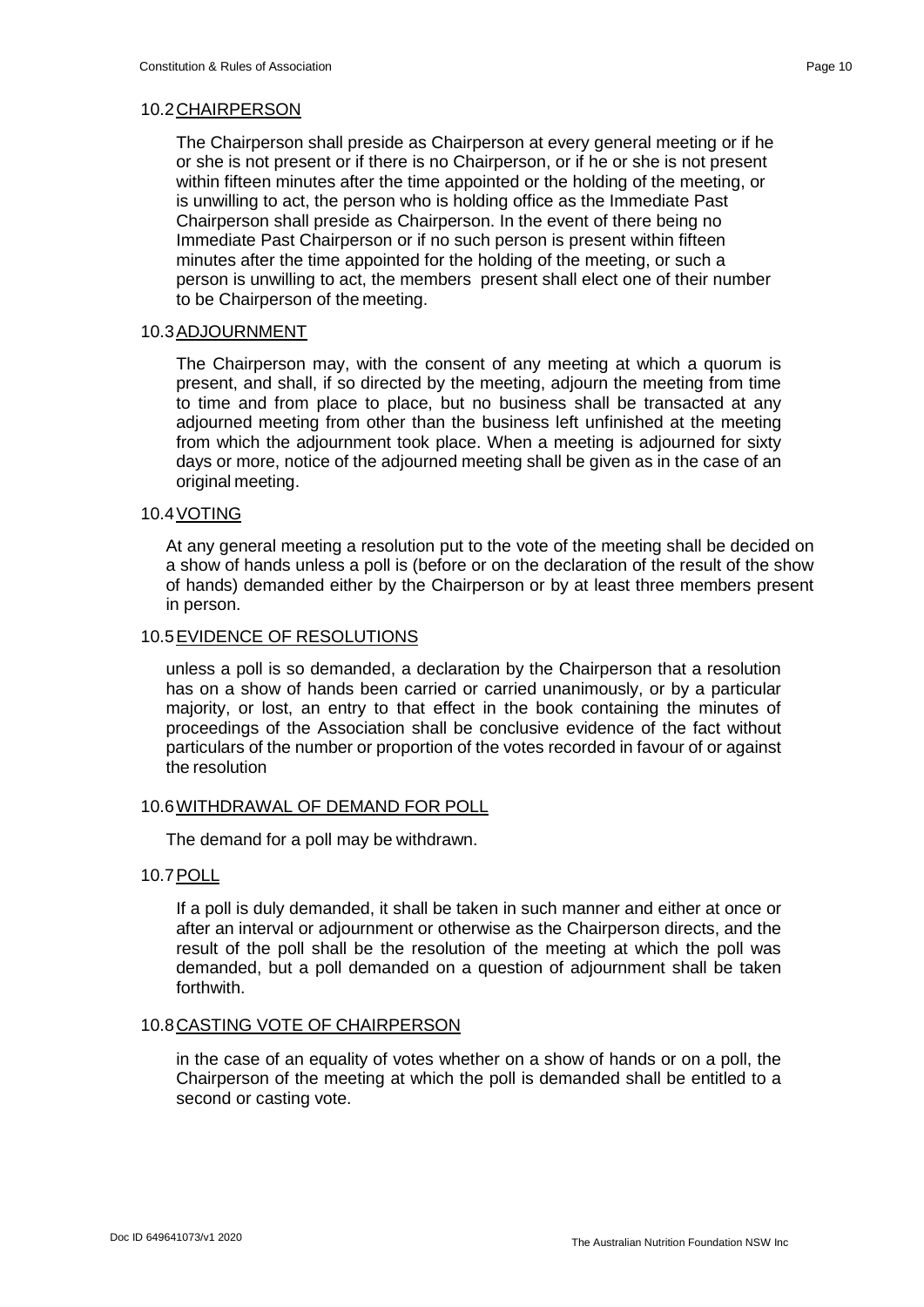At any general meeting each member shall have one vote and may vote in person or by proxy. On a show of hands every member present shall have pone vote, and, on a poll, every member present in person or by proxy, shall have one vote on his or her own behalf and one vote or each member he or she represents by

#### 10.10UNFINANCIAL MEMBERS NOT ENTITLED TO VOTE

No member shall be entitled to vote at any general meeting unless his or her subscription and all other sums presently payable by him or her to the Association shall have been paid.

# 10.11OBJECTION TO ENTITLEMENT OF MEMBER TO VOTE

No objection shall be raised to the qualification of any voter except at the meeting or adjourned meeting at which the vote objected to is given or tendered and every vote not disallowed at such meeting shall be valid for all purposes. Any such objection made in due time shall be referred to the Chairperson of the meeting, whose decision shall be final and conclusive.

#### 10.12PROXY

proxy.

The instrument appointing a proxy shall be in writing signed by the appointor in the following form, or a form as near as is reasonably possible to such a form. If the instrument directs a proxy to vote for or against any specific resolution, the proxy may only vote on such resolution in accordance with such direction. Otherwise, the proxy shall be entitled to exercise all of the rights of the member giving the proxy at the relevant meeting, including the right to demand a poll.

The Australian Nutrition Foundation NSW Division Incorporated

I,

Of being a member

of The Australian Nutrition Foundation NSW Division Incorporated hereby appoint

# of

being a Member of The Australian Nutrition Foundation NSW Division Incorporated, as my proxy to vote for me and on my behalf at the Annual/Extraordinary General Meeting of The Australian Nutrition Foundation NSW Division Incorporated to be held on the day of 20 and at any adjournment thereof.

Signed this day of 20

(Unless otherwise instructed the proxy may vote as he or she thinks fit). [To be completed if desired] :-

My proxy shall vote as follows on the following resolutions

Brief description of resolution **Vote** 

(for or against)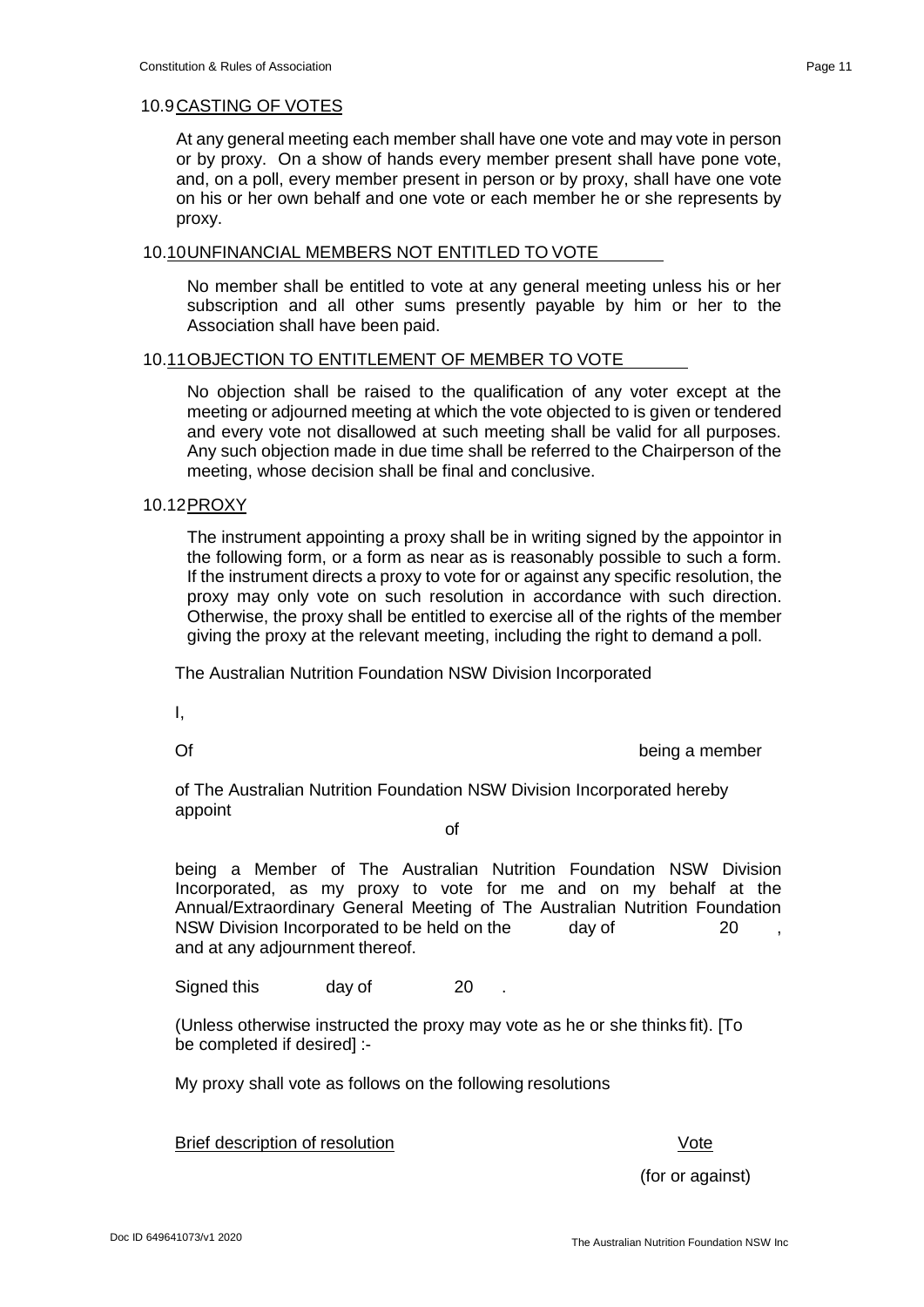The instrument appointing a proxy shall be deposited with the Secretary not less than six hours before the time for holding the meeting or adjourned meeting at which the person named in the instrument proposes to vote, or in the case of a poll, not less than six hours before the time appointed for the taking of the poll, and in default, the instrument of proxy shall not be treated as valid.

# 10.14VALIDITY OF PROXIES

A vote given in accordance with the terms of an instrument of proxy, shall be valid notwithstanding the previous death or unsoundness of mend of the principal if no intimation in writing of such death, or unsoundness of mind or revocation has been received by the Secretary before the commencement of the meeting or adjourned meeting at which the instrument is used.

# **11. THE STATE COMMITTEE**

# 11.1 MEMBERSHIP OF STATE COMMITTEE

The Association shall have a Committee as required by the Act, referred to in these Rules as the "State Committee". The State Committee shall consist of:

- 11.1.1 seven persons to be elected by members pursuant to clause 11.2, and
- 11.1.2 any such additional State
- 11.1.3 Committee members elected by the State Committee pursuant to clause 11.3.1.

# 11.2 ELECTION OF MEMBERS OF THE STATE COMMITTEE

- 11.2.1 Where there are due to be vacancies on the State Committee by the end of the next Annual General Meeting, elections shall be held at such Annual General Meeting to fill such vacancies. At least one month prior to such Annual General Meeting, the secretary shall notify the members in writing of such vacancies, and invite the members to nominate candidates for election.
- 11.2.2 Members of the State Committee shall be elected by members of the Association at the appropriate Annual General Meeting.
- 11.2.3 Nominations of candidates for election as members of the State Committee shall be made in writing, signed by two members of the Association and accompanied by the written consent of the candidate (which may be endorsed on the form of the nomination) and shall be delivered to the secretary of the Association not less than seven days before the date fixed for the holding of the Annual General Meeting at which the election is to take place.
- 11.2.4 If insufficient nominations are received to fill all vacancies on the State Committee, the candidates nominated shall be deemed to be elected and further nominations shall be received at the Annual General Meeting.
- 11.2.5 If insufficient further nominations are received, any vacant positions remaining on the State Committee shall be deemed to be casual vacancies.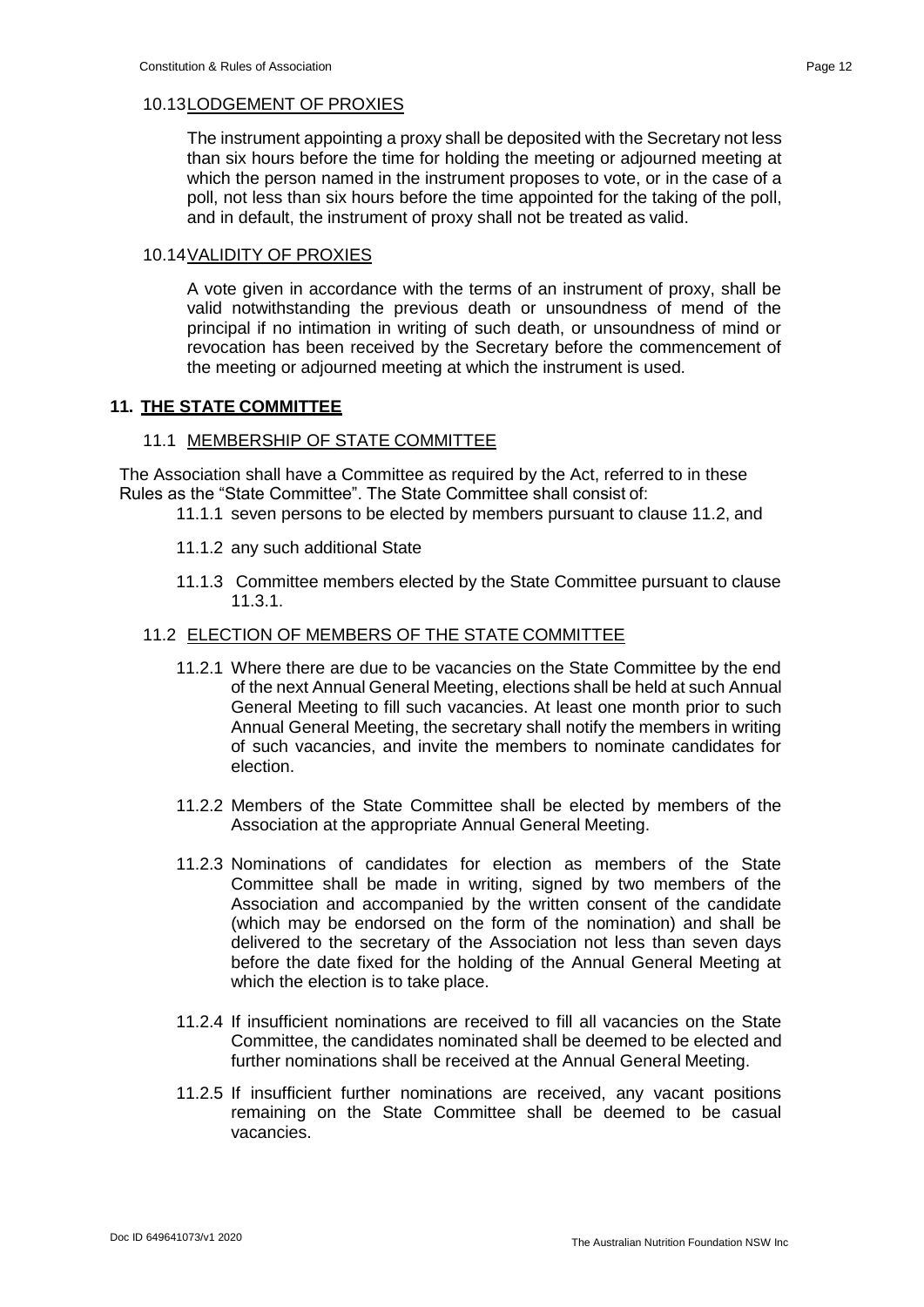- 11.2.6 If the number of nominations received is equal to the number of vacancies to be filled, the persons nominated shall be deemed to be elected.
- 11.2.7 If the number of nominations received exceeds the number of vacancies to be filled, a ballot shall be held.
- 11.2.8 The ballot for the election of members of the State Committee shall be conducted at the Annual General Meeting in such usual and proper manner as the State Committee may direct and in accordance with clause 10 above.

# 11.3 MEMBERS OF STATE COMMITTEE APPOINTED BY STATE COMMITTEE

- 11.3.1 if the State Committee sees fit it may elect persons who have special expertise by virtue of qualifications, reputation or experience in nutritional science, nutritional practice or public communications to be additional State Committee members, but so that the number thereof does not at any time exceed three. It is not a requirement that such persons be members of the Association.
- 11.3.2 the State Committee may appoint a member of the Association to fill a casual vacancy on the State Committee. Such appointee shall hold office until the next Annual General Meeting.

# 11.4 TENURE OF MEMBERS OF STATE COMMITTEE

- 11.4.1 Each member of the State Committee appointed pursuant to clause 11.1.1 above shall hold office until conclusion of the Annual General Meeting nearest to three years after such election, but is eligible for re-election.
- 11.4.2 The members of the State Committee appointed pursuant to clause 11.1.2 may be elected by the State Committee indefinitely, or for such terms as the State Committee thinks fit. The State Committee may by resolution remove any member of the State Committee appointed by it.
- 11.4.3 Any member of the State Committee may resign from the State Committee by notice in writing served on the Secretary of the State Committee.
- 11.4.4 The State Committee may by resolution expel from the State Committee any member of the State Committee who shall refuse or neglect to comply with the provisions of these Rules, or resolutions of the Association or resolution of the State Committee, provided that at least thirty days before the meeting of the State Committee at which such resolution for expulsion is moved, such person shall have had notice thereof, and of the intended resolution of expulsion, and shall have had an opportunity of attending such meeting or of giving any explanation or defence as such person may desire, either orally or in writing.

# 11.5 STATE COMMITTEE REPRESENTATION ON THE BOARD OF THE AUSTRALIAN NUTRITION FOUNDATION INC.

The State Committee shall elect two member of the State Committee, as representatives of the Association, to the Council of the Australian Nutrition Foundation Inc. This shall be done in a manner consistent with Clause 13.2 of the Constitution of the Australian Nutrition Foundation Inc.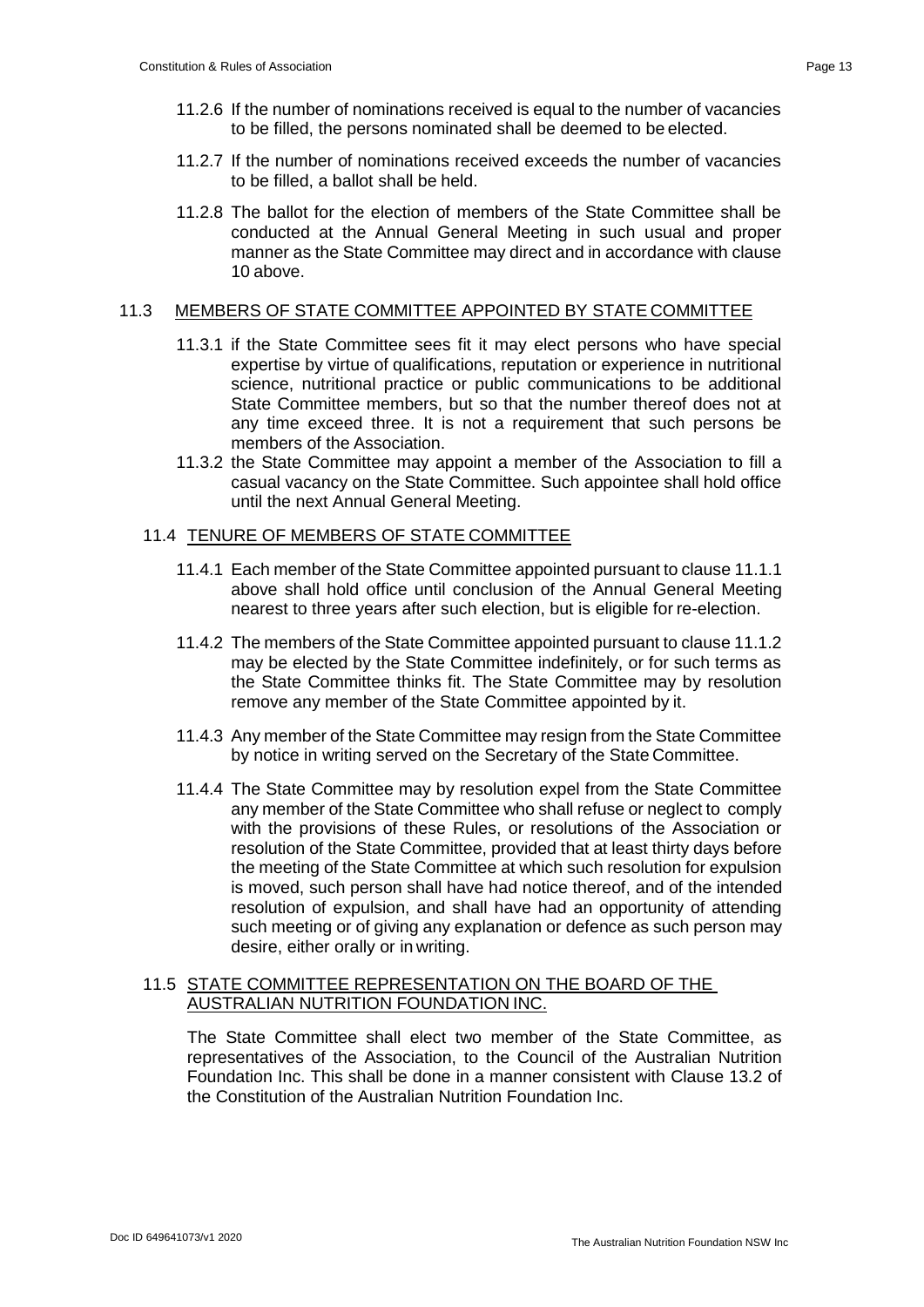# **12. CHAIRPERSON AND SECRETARY AND TREASURER**

# 12.1 CHAIRPERSON

- 12.1.1 The Chairperson of the Association shall be such member of the State Committee as is elected pursuant to clause 12.3.
- 12.1.2 Each Chairperson so elected shall hold office from the conclusion of the State Committee meeting at which he or she is elected until the conclusion of the State Committee meeting nearest to the Annual General Meeting nearest to three years after such election. However, the Chairperson shall be entitled to seek re- election.

# 12.2 ACTING CHAIRPERSON

- 12.2.1 if the Chairperson is unable to attend at any meeting of the State Committee, the other members of the State Committee shall appoint another person to act as Chairperson at that meeting.
- 12.2.2 if the Chairperson dies, becomes of unsound mind or ceases to be a member of the Association for any of the reasons set out in clause 7.3 of these Rules, then that person shall cease to be the Chairperson, and the State Committee shall appoint bone of its members to be Chairperson until the next Annual General Meeting.

# 12.3 ELECTION OF CHAIRPERSON

The Chairperson shall be elected by the members of the State Committee at any meeting of the State Committee at the conclusion of which the office of Chairperson would otherwise be vacant or the term of the Chairperson then holding office is due to end.

#### 12.4 SECRETARY AND TREASURER

- 12.4.1 the Secretary of the State Committee shall be elected by members of the State Committee at any meeting of the State Committee at the conclusion of which the office of secretary would otherwise be vacant or the term of the person holding that office is due to end.
- 12.4.2 the State Committee may elect a treasurer at any meeting of the State Committee at the conclusion of which the office of Treasurer would otherwise be vacant.
- 12.4.3 any Secretary or Treasurer elected in accordance with the above subclauses shall hold office from the conclusion of the State Committee meeting following his or her election, until the conclusion of the State Committee meeting nearest to the Annual General Meeting nearest to three years after such election.
- 12.4.4 the Secretary and Treasurer shall be such persons as are considered by the State Committee to be suitable for those positions, whether or not those persons are members of the Association, and whether or not those persons are members of the State Committee. Neither the Secretary nor Treasurer shall become a member of the State Committee, unless he or she is otherwise appointed a member of the State Committee in accordance with clause 11 of these Rules.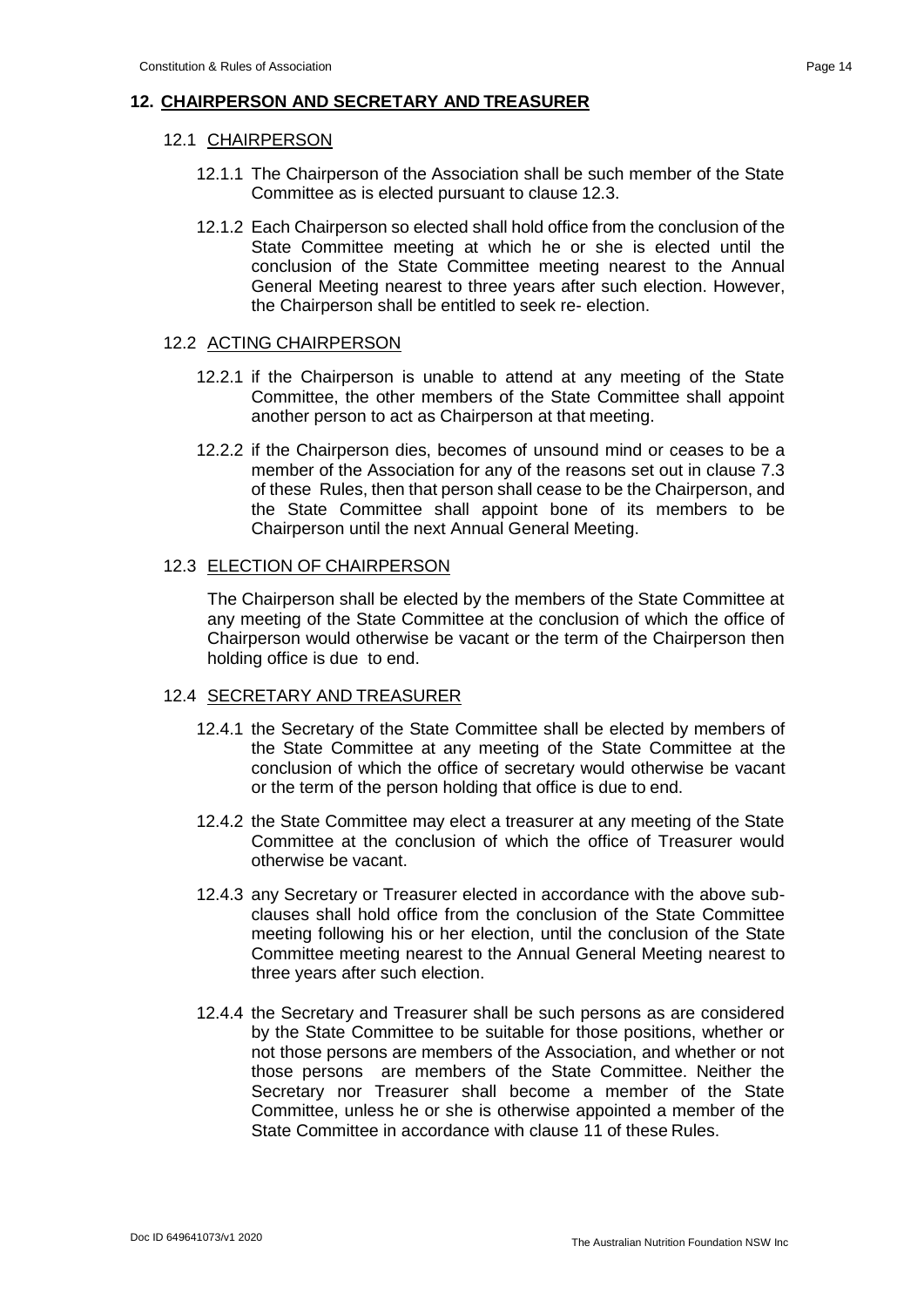# **13. POWERS AND DUTIES OF STATE COMMITTEE**

# 13.1 MANAGEMENT POWERS OF STATE COMMITTEE

The business of the Association shall be managed by and vested in the State Committee. The State Committee may exercise all powers of the Association as are not required by the Act, or by this Constitution and these Rules, to be exercised by the Association in general meeting.

#### 13.2 ENGAGEMENT OF EMPLOYEES

The State Committee shall engage all such officers and servants as it may consider necessary and shall regulate their duties and fix their salaries.

#### 13.3 MINUTES

The State Committee shall cause minutes to be made of:

- 13.3.1 all appointments of officers;
- 13.3.2 the names of members of the State Committee present at all meetings of the Association and of the State Committee; and
- 13.3.3 all proceedings and all meetings of the Association and of the State Committee.

#### 13.4 SIGNATURE OF MINUTES

Such minutes shall be signed by the Chairperson of the meeting at which the proceedings were held or by the Chairperson of the next succeeding meeting.

#### 13.5 SUBCOMMITTEES

The State Committee may delegate any of its powers to sub-committees consisting of at least one member of the State Committee and such other persons as it may determine upon such terms and conditions as the State Committee may see fit and it may fix the quorum of any such sub-committees.

# 13.6 DELEGATION OF POWERS TO CHAIRPERSON

The State Committee may specifically delegate any of its powers to the Chairperson. These powers shall be listed in the State Committee minutes.

#### **14. PROCEEDINGS OF THE STATE COMMITTEE**

# 14.1 TIME AND PLACE OF MEETINGS

The State Committee shall meet at such times and places as may be determined from time to time by it and in the absence of any such determination at such times and places as the Secretary on the instructions of the Chairperson, shall notify to members of the State Committee.

#### 14.2 VOTING AT MEETINGS

Each member of the State Committee shall have one vote and in the case of an equality of votes the motion shall be lost.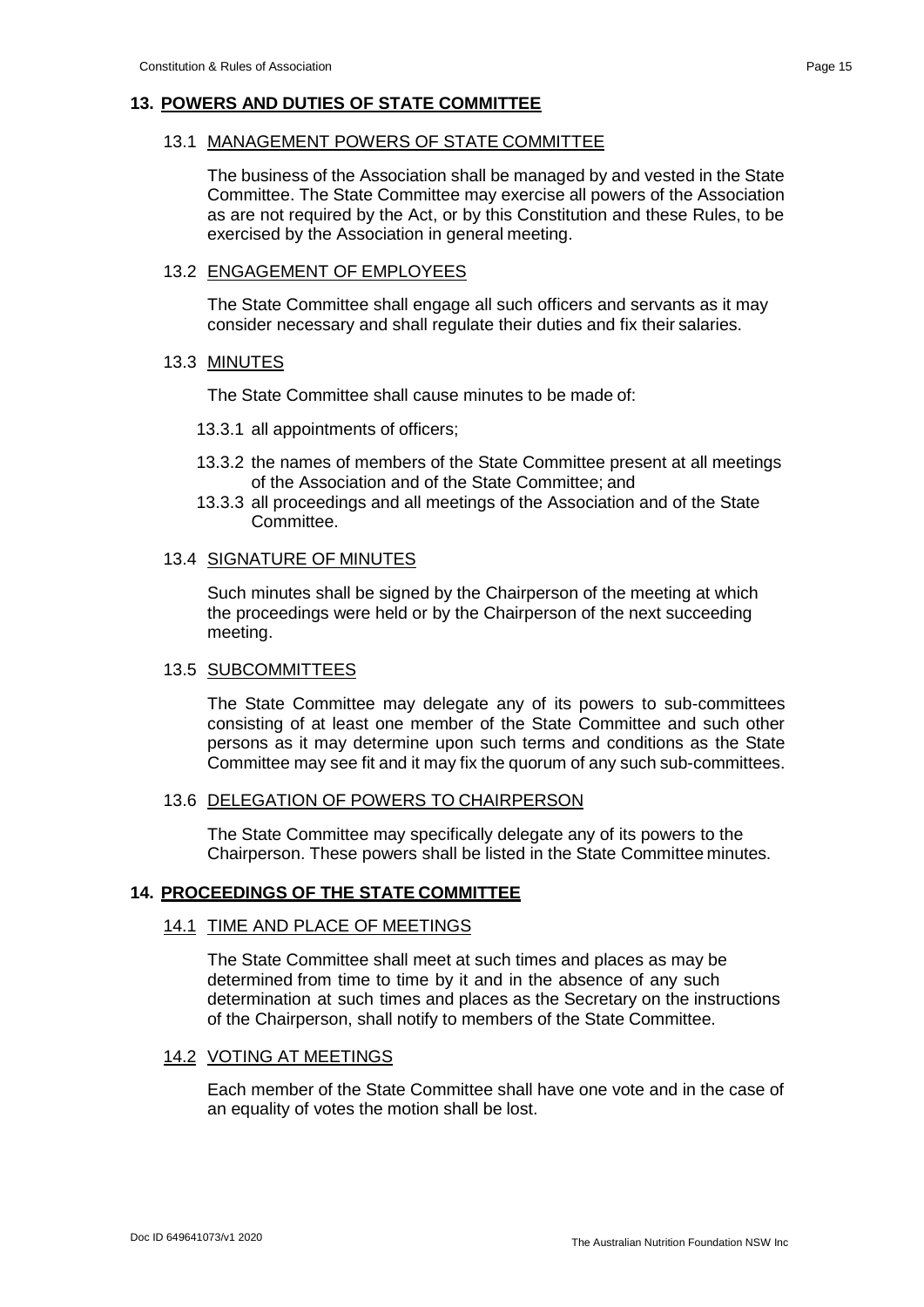At least 50% of the members of the State Committee shall constitute a quorum. Any member of State Committee who has appointed a proxy under clause 14.6 shall be counted, for the purposes of this clause.

# 14.4 DEEMED RESOLUTIONS

A resolution in writing signed by all the members of the State Committee for the time being entitled to receive notice of a meeting thereof shall be as valid and effectual as if it had been passed at a meeting of the State Committee duly convened and held. Any such resolution may consist of several documents, in like form, each signed by one or more members of the State Committee.

#### 14.5 NOTICE OF MEETINGS

Not less than fourteen days' notice shall be given to every State Committee member of any meeting thereof specifying the time, place and general nature of the business of such meeting or where the Chairperson considers that an emergency exists, he or she may take such steps as he or she considers necessary to notify the members of the State Committee of the proposed meeting, notwithstanding that fourteen days' notice shall not have been given.

#### 14.6 PROXIES

A member of the State Committee who is unable to attend a meeting of State Committee may appoint another member of State Committee to act as his or her proxy at such meeting. Clauses 10.12, 10.13 and 10.14 shall apply to such appointment, mutatis mutandis.

#### **15. RECEIPTS AND EXPENDITURE**

# 15.1 ACCOUNTS TO BE KEPT

True accounts shall be kept of:

- 15.1.1 all sums of money received and expended by the Association and the matter in respect of which the receipt or expenditure takes place; and
- 15.1.2 the property, credits and liabilities of the Association and, subject to any reasonable restrictions as to time and manner of inspecting them that may be imposed by the Association for the time being, those accounts shall be open to the inspection of the members of the Association.

#### 15.2 SECRETARY'S RESPONSIBILITY

The Secretary of the Association shall be responsible for ensuring that all general records, accounting books, documents, securities and records of receipts and expenditure connected with the operations and business of the Association are faithfully kept in such formal manner as the State Committee may direct.

# 15.3 TREASURER'S RESPONSIBILITY

If a Treasurer is appointed by the State Committee, he or she shall assist the Secretary in carrying out his or her duties in managing the funds of the Association.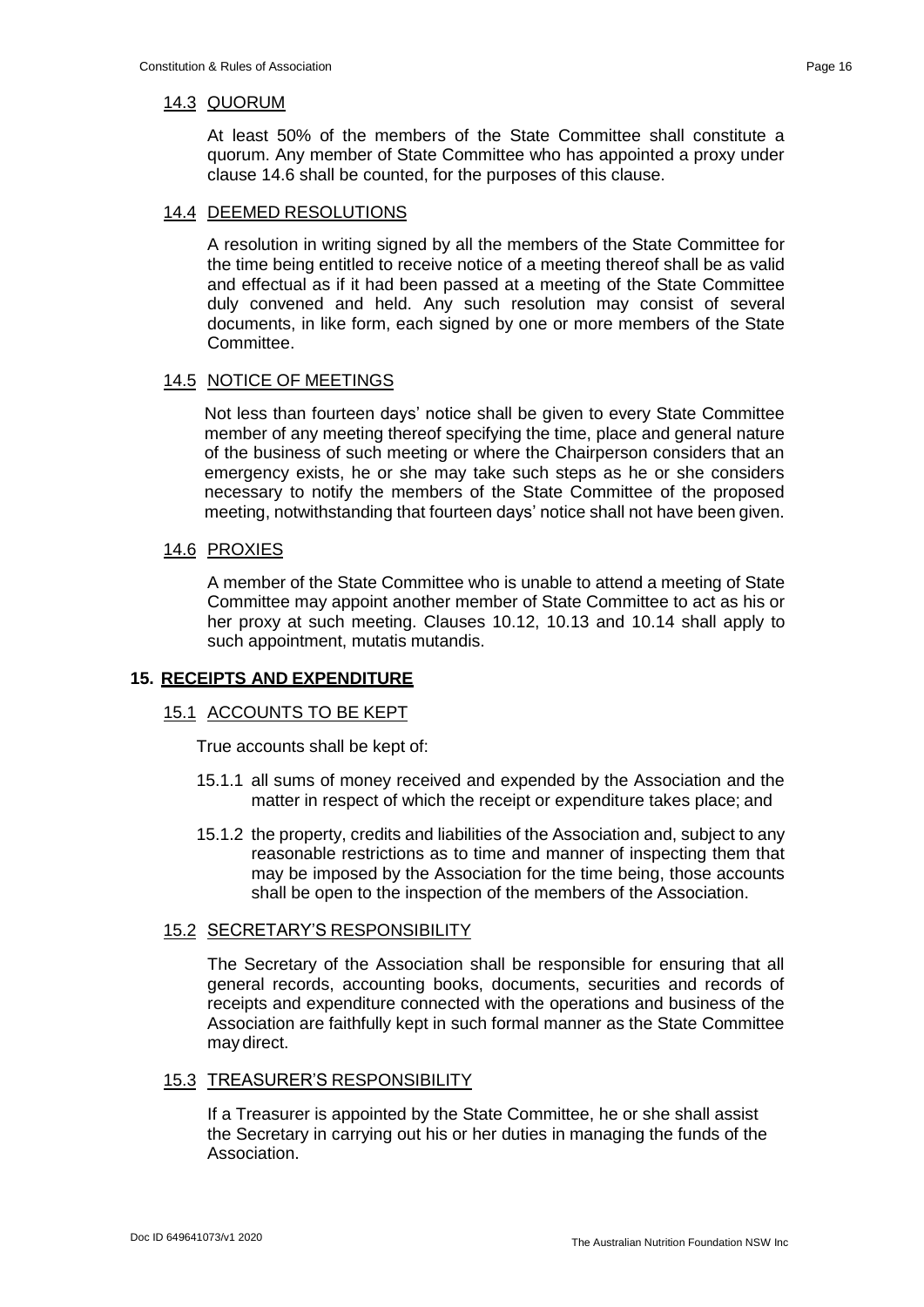# 15.4 PLACE FOR KEEPING RECORDS, BOOKS AND DOCUMENTS

The accounts, books, documents and securities of the Association shall be kept at the Association's office or at such place as the State Committee may decide.

# 15.5 INSPECTION OF RECORDS, BOOKS AND DOCUMENTS

The records, books and other documents of the Association, shall be open to inspection, free of charge, by a member of the Association at any reasonable hour, upon the giving of at least 48 hours notice in writing.

#### **16. AUDITOR**

#### 16.1 APPOINTMENT OF AUDITOR

At each Annual General Meeting of the Association, the members present shall appoint a person as the Auditor of the Association who is not a member or the Public Officer of the Association and who is otherwise eligible for such appointment, pursuant to the Act.

#### 16.2 QUALIFICATION OF AUDITOR

The auditor shall be a qualified company auditor within the meaning of the Corporations Law of Australia.

#### 16.3 TERM OF APPOINTMENT

A person so appointed shall hold office until the Annual General Meeting next after that at which he or she is appointed, and is eligible for reappointment.

#### 16.4 APPOINTMENT OF FIRST AUDITOR

The first Auditor of the Association may be appointed by the State Committee before the first Annual General Meeting, and, if so appointed, shall hold office until the first Annual General Meeting, unless previously removed by a resolution of the members at the general meeting, in which case the members at that meeting may appoint an Auditor to act until the first Annual General Meeting.

# 16.5 REPLACEMENT OF AUDITOR

If an appointment is not made at an Annual General Meeting or if the office of Auditor shall be vacant for any other reason, the State Committee shall appoint an Auditor of the Association for the period until the next Annual General Meeting.

#### **17. AUDIT OF ACCOUNTS**

#### 17.1 ANNUAL AUDIT

Once at least in each financial year of the Association, the accounts of the Association shall be examined by the Auditor pursuant to the powers and duties referred to in the Act.

#### 17.2 CERTIFICATE OF AUDITOR

The Auditor shall certify as to the correctness of the accounts of the Association and shall report thereon to the members present at the Annual General Meeting in accordance with the requirements of the Act.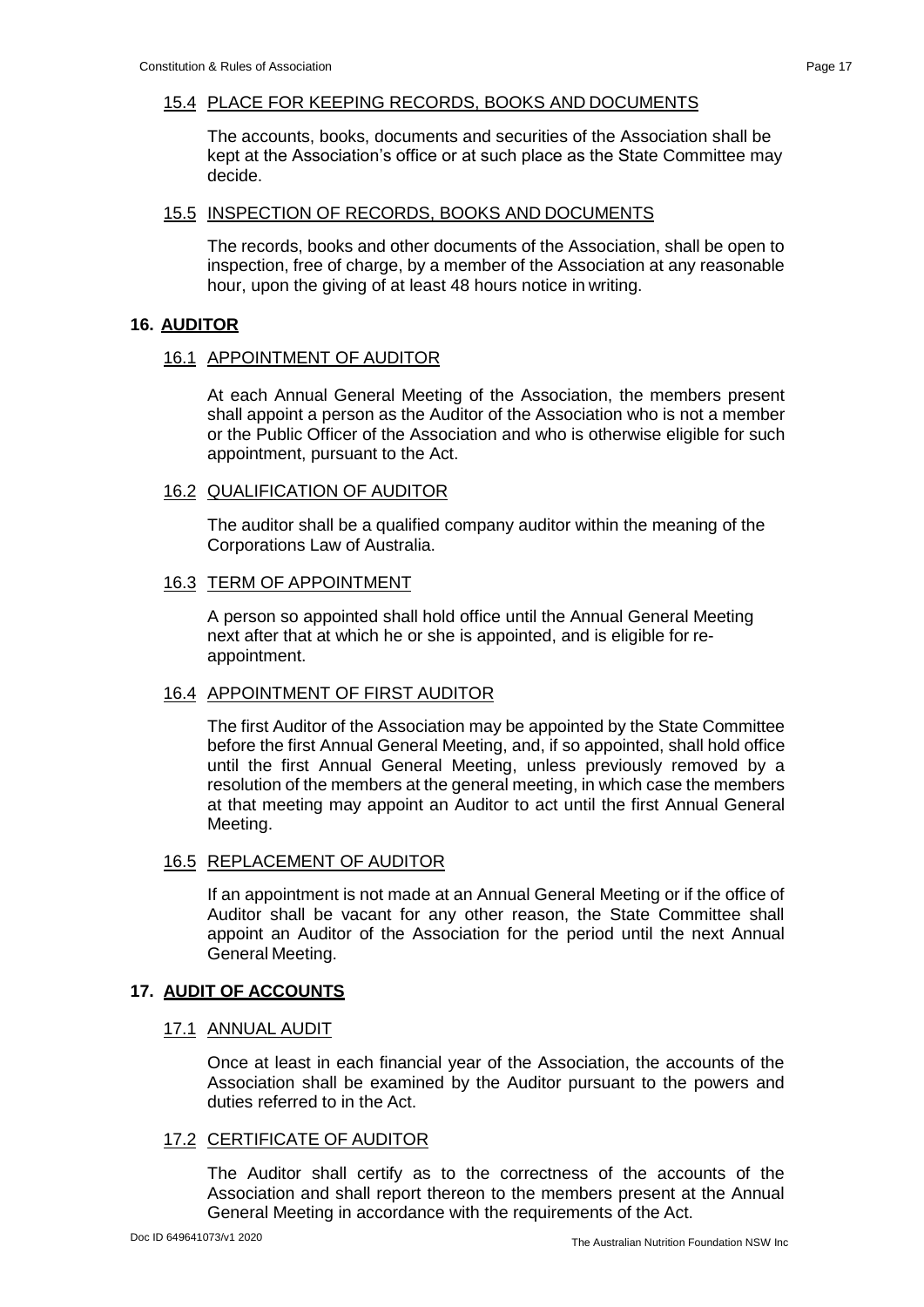# 17.3 REPORT OF AUDITOR

In his or her report and in certifying to the accounts, the Auditor shall state whether:

- 17.3.1 he or she obtained the information required by him or her;
- 17.3.2 in his or her opinion, the accounts are properly drawn up so as to exhibit a true and correct view of the financial position of the Association according to the information at his or her disposal and the explanations given to him or her and as shown by the books of the Association; and
- 17.3.3 the Rules relating to the administration of the funds of the Association have been observed.

#### 17.4 RIGHT OF ACCESS OF AUDITOR

The Auditor:

- 17.4.1 has a right of access to the accounts, books, records, vouchers and documents of the Association;
- 17.4.2 may require from the employees of the Association such information and explanations as may be necessary for the performance of his or her duties as Auditor;
- 17.4.3 may employ persons to assist him or her in investigating the accounts of the Association; and
- 17.4.4 may, in relation to the accounts of the Association, examine any member of the State Committee or any employees of the Association.

#### **18. ANNUAL SUBSCRIPTION**

The Council of the Australian Nutrition Foundation Inc. shall determine from time to time the amount of subscription payable by each ordinary member.

#### **19. ALTERATION OF RULES AND OBJECTS**

#### 19.1 VOTING ON ALTERATIONS AND OBJECTS

This Constitution including these Rules and Objects may be amended by special resolution passed by a three-quarters majority of the votes cast by those members who vote at a properly convened and constituted general meeting either in person or by proxy.

#### 19.2 NOTICE OF PROPOSED ALTERATIONS

Notice of the proposed amendment shall be given to members no less than twenty-eight days prior to the said general meeting.

#### **20. PUBLIC OFFICER**

#### 20.1 APPOINTMENT OF PUBLIC OFFICER

State Committee shall appoint a person resident in New South Wales to be the Public Officer of the Association for the purposes of the Act. The State Committee may, at any time, remove such person as Public Officer of the Association.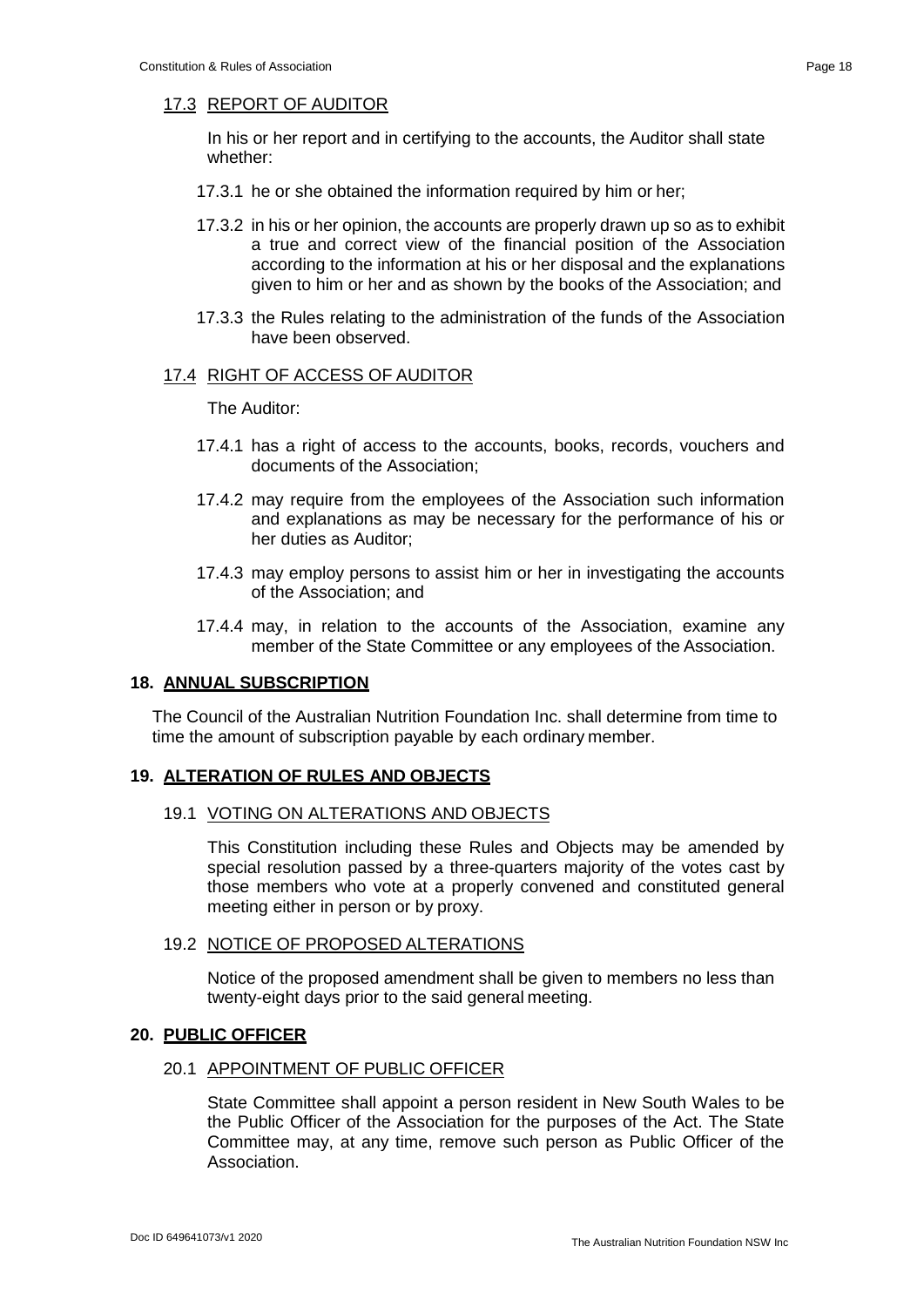# 20.2 REPLACEMENT OF PUBLIC OFFICER

Should that office at any time become vacant, the State Committee shall, within fourteen days after the said office becoming vacant, appoint another person to fill the vacancy.

#### 20.3 DUTIES OF PUBLIC OFFICER

The public officer shall comply with all relevant requirements of the Act, including the due notification of the said officer's full name and address and any subsequent changes therein.

# **21. SEAL OF THE FOUNDATION**

# 21.1 FORM OF SEAL

The seal of the Association shall be in the form of a rubber stamp, inscribed with the name of the Association encircling the word "seal".

# 21.2 USE OF SEAL

The seal of the Association shall not be affixed to any instrument except by authority of the State Committee and the affixing thereof shall be attested by the signatures of two members of the State Committee and that attestation is sufficient evidence for all purposes that the seal was affixed by authority of the State Committee.

# 21.3 CUSTODY OF SEAL

The seal shall remain in the custody of the Secretary.

#### **22. RESOLUTION OF INTERNAL DISPUTES**

Disputes between members (in their capacity as members) of the Association, and disputes between members and the Association, are to be referred to a Council Justice Centre for mediation n accordance with the Community Justice Centres Act, 1983.

# **23. INDEMNITY**

Every member of the State Committee, Auditor and other officer and employee of the Association shall be indemnified out of the assets of the Association against any liability incurred by him or her in defending any proceedings, whether civil or criminal in which judgment is given in his or her favour or in which he or she is acquitted or in connection with any application under the Act in which relief is granted to him or her by the Court in respect of any alleged negligence, default, breach of duty or breach of trust in connection with the Association.

# **24. BY-LAWS**

The State Committee may from time to time make, amend and repeal By-Laws (subject to the Act and these Rules) in respect of any subject or matter forthe general order and good government of the Association and for the management and conduct of its affairs, whether or not such subject or matter is expressly referred to in these Rules as one concerning which By-Laws may be made. Notwithstanding the foregoing provisions of this clause any By-Law may be amended or repealed by ordinary resolution passed at any general meeting of the Association.